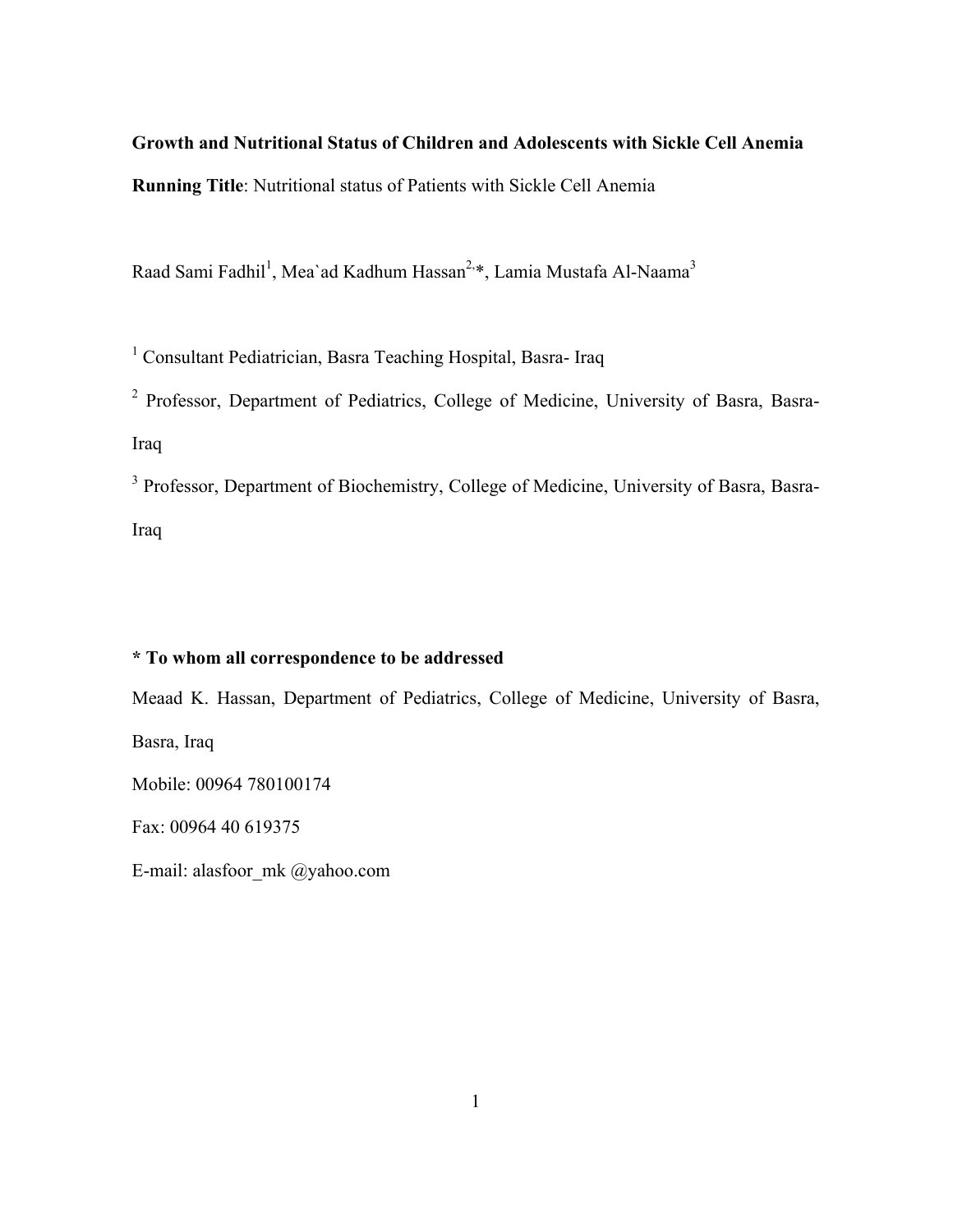#### **Abstract**

#### **Background**

Sickle cell anemia (SCA) is a chronic condition that impacts the nutritional status and growth of patients through various mechanisms.

## **Objectives**

This case-control study aimed to determine the growth patterns and nutritional status of pediatric patients with SCA and investigate the effects of selected clinical, hematological and biochemical parameters on the nutritional status.

### **Subjects and Methods**

The study included 168 children and adolescents with SCA (in a steady state), and 181 healthy children as a control group.

Data (anthropometry, complete blood count, and levels of lactate dehydrogenase, Creactive protein (CRP), zinc and copper) were evaluated for both groups. The WHO Child Growth Standards were used to assess the nutritional status of participants.

# **Results**

Underweight, stunting and wasting were detected in 13.55%, 25.25% and 12.5% of patients with SCA compared with 2.6%, 2.75% and 2.20% of healthy children and adolescents, respectively ( $P < 0.05$ ). In contrast, 8.33% of patients and 7.18% of individuals in the control group were overweight and obese, respectively.

The weight curve at the age of 6-7 years in females and 9-10 years in males was significantly lower among patients with SCA than the control group. While the height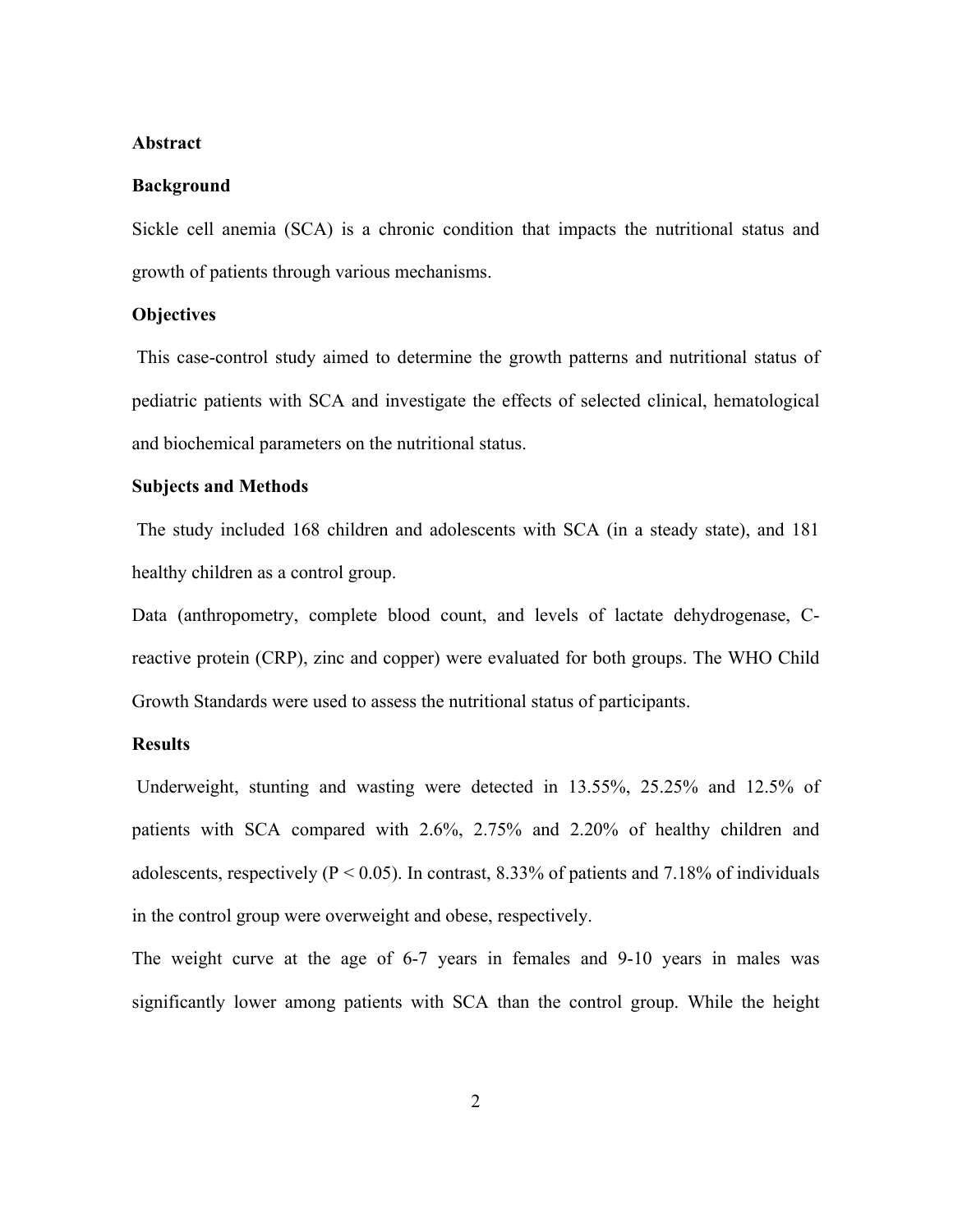curve started to decrease significantly at the age of 8-9 years in male patients and  $\geq 11$ years in female patients compared to the control group.

Age of patients and high CRP levels were independent risk factors for stunting. Meanwhile, number of hospital admissions/year were independent risk factors for wasting.

# **Conclusions**

A high prevalence of poor growth was observed in children with SCA, and the weight curve started to decrease earlier in females, while the height curve decreased earlier in males. Stunting was the most common nutritional problem and was positively associated with age of patients.

**Keywords:** growth, nutritional status, sickle cell anemia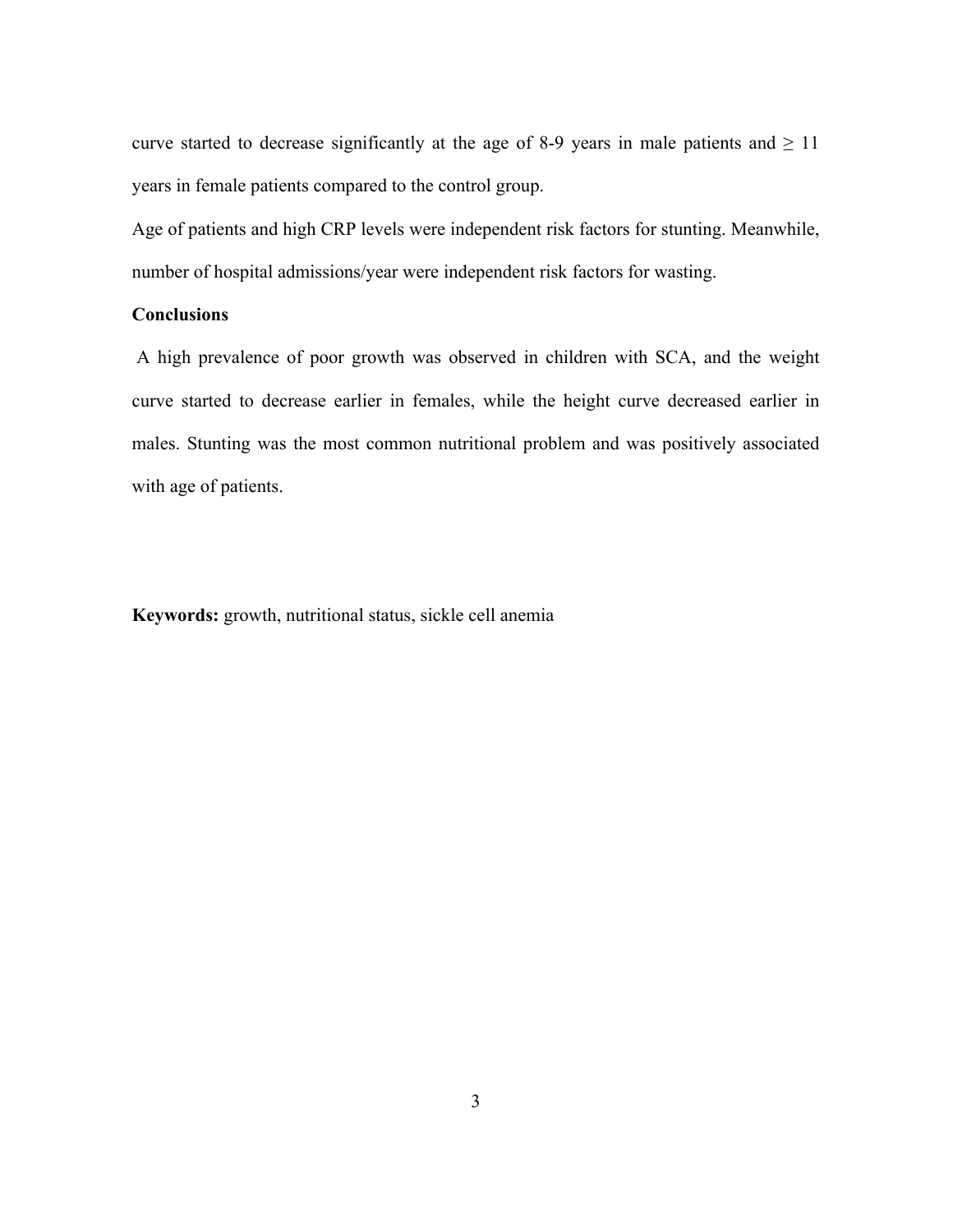#### **Introduction**

Sickle cell anaemia (SCA) is a well-known inherited disorder with a disruptive metabolic status causing pain and a reduced life expectancy for the patient. Multiple deficiencies in some micronutrients, vitamins, antioxidants and certain lipid constituents have been shown to be prevalent in patients with SCA and associated with an increased severity of the disease [1].

Many complications associated with SCA, such as growth retardation, delayed sexual maturation, and low immunity, are likely partially due to nutritional deficiencies [2]. In addition, multiple external and internal factors are likely to interact with genetic, environmental and socio-economic factors to adversely affect the growth of patients with SCA. The main factors that have been reported to adversely affect growth of children with SCA are endocrine dysfunction, inadequate nutritional intake, micronutrient deficiencies and hypermetabolism [2,4]. Abnormalities in the levels of growth hormone (GH), insulin like growth factor-I (IGF-I), and IGF-binding protein 3 (IGF-BP3) also partially contribute to the growth failure experienced by children with SCA [5].

Children with SCA have a poorer nutrient intake than children matched for age and race. This poor nutrient intake correlates with the poor growth observed among children with SCA.<sup>6</sup> Ill health and frequent hospitalizations may also be associated with varying degrees of anorexia and reduced feeding times in children with SCA [3].

The circulating levels of interleukin-6 (IL-6), which acts within the brain to suppress appetite and subsequently decreases food intake and causes wasting, are elevated in individuals with SCA [7,8]. In addition, the metabolic demands of increased erythropoiesis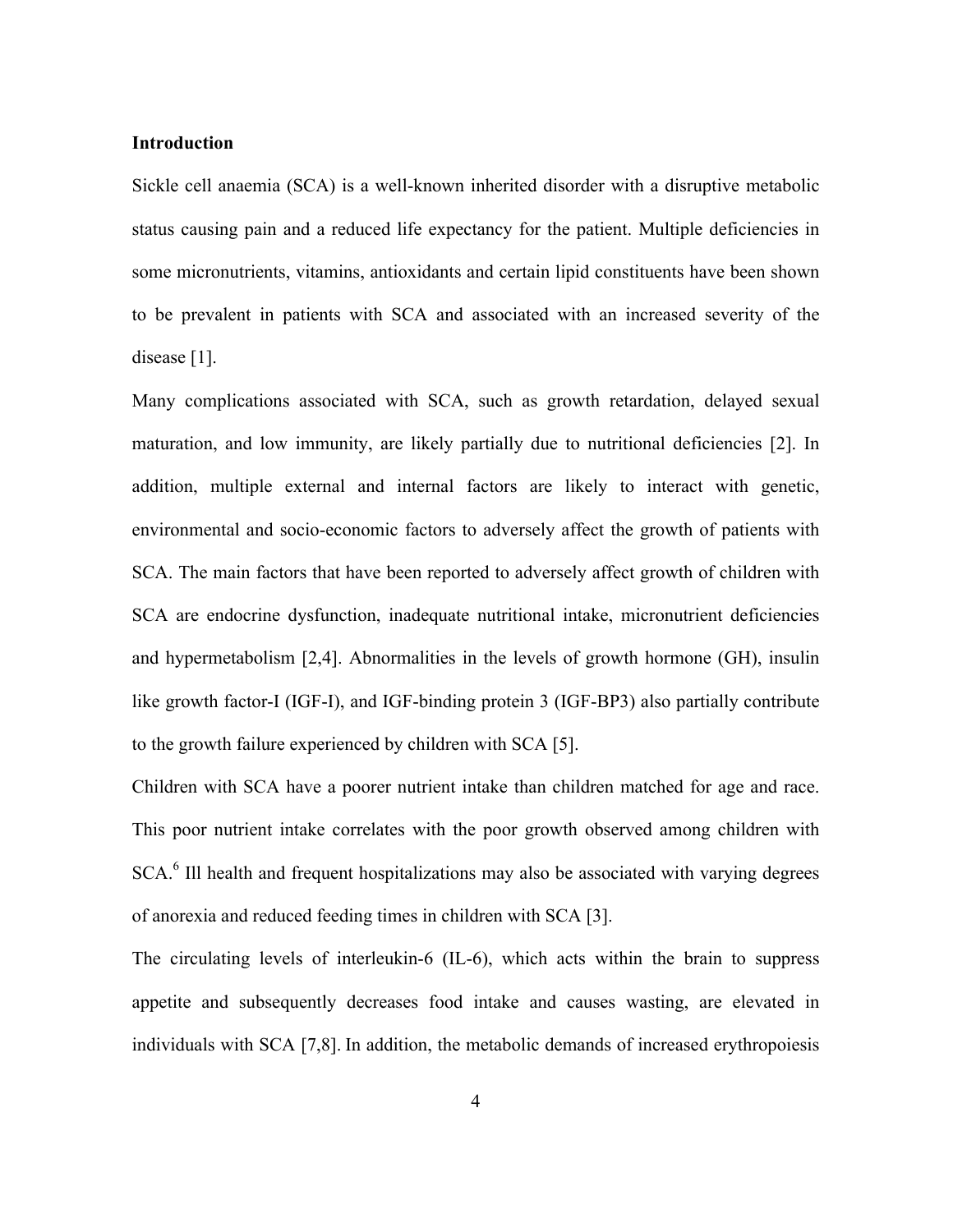and cardiac energy consumption account for the excess protein and energy metabolism reported in these children [9].

In addition to the correction of micronutrient deficiencies and suboptimal nutritional intake among the paediatric SCA population, the use of hydroxyurea (HU) improves growth among children with SCA because HU decreases the resting energy expenditure (REE) and number of required blood transfusions [10,11].

Importantly, in recent studies, children and adolescents with SCA have also been reported to be overweight and obese [12,13].

Despite advances in our understanding of the molecular and genetic bases of SCA, little progress has been achieved in understanding the nutritional problems faced by children with SCA. A limited number of evaluations of a variety of nutritional interventions that may improve the nutritional status and growth of these children and have a favourable impact on their clinical course and prognosis have been performed [3]. In addition, the determinants of poor growth in patients with SCA are not well understood and are probably due to phenotypic polymorphisms caused by the haplotype, genetic factors, foetal haemoglobin levels, specific nutrient deficiencies, and environmental factors [14,15].

This case-control study was performed to determine the frequency of nutritional problems (wasting and stunting) and the growth pattern of patients with SCA. We also investigated the potential risk factors associated with wasting and stunting in these patients.

### **Subjects and Methods**

This case-control study was conducted on 168 children and adolescents with SCA who consulted the Center for Hereditary Blood Diseases (CHBD) at Basra Maternity and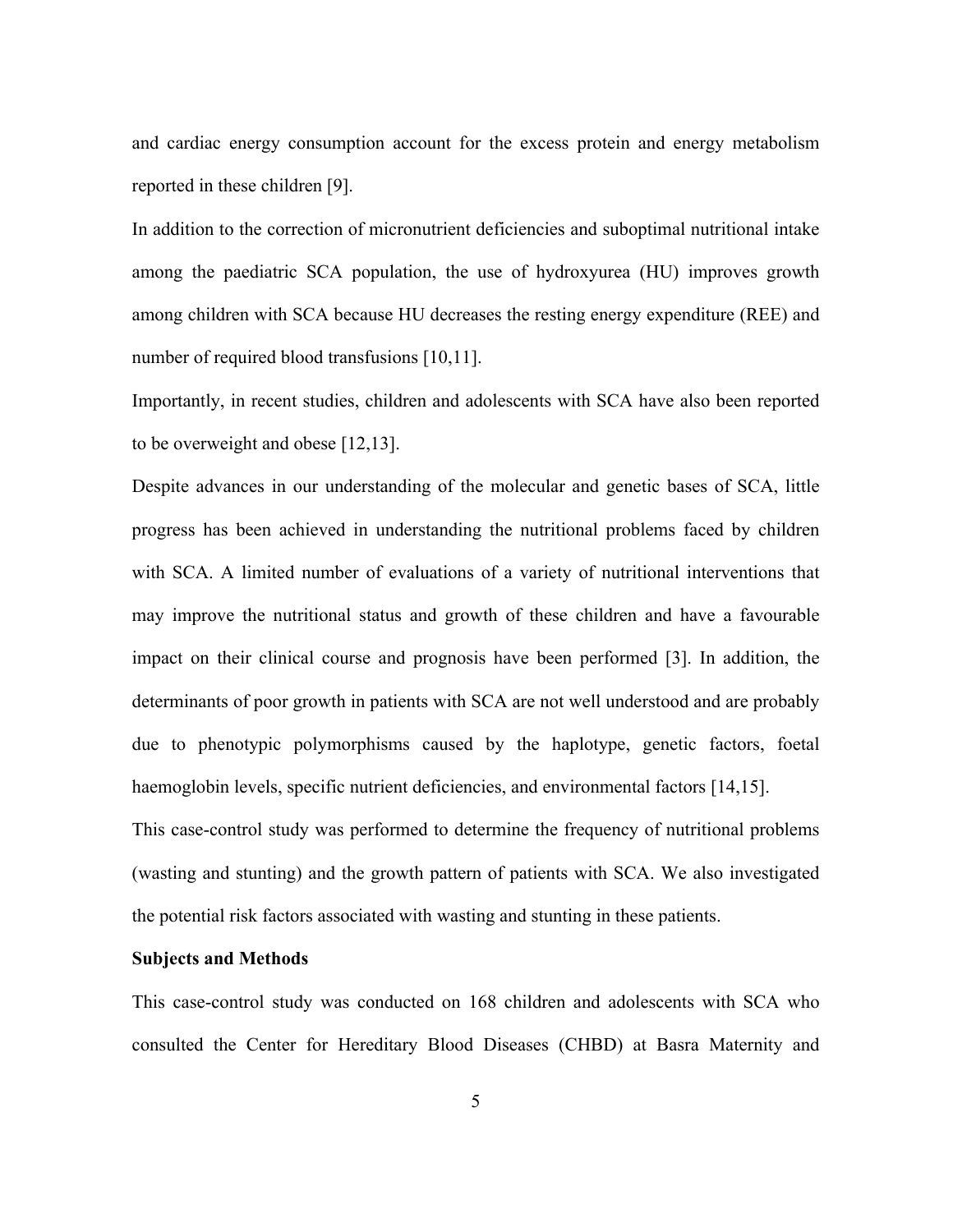Children's Hospital. The sample size was determined based on the expense of data collection and the need for sufficient statistical power.

Detailed histories, including sociodemographic and clinical data, were obtained and complete examinations, including growth parameters, were conducted for both patients and controls.

Drugs taken by patients, such as prophylactic antibiotics, folic acid and zinc supplements, non-steroidal anti-inflammatory drugs (NSAIDs), narcotics, HU and iron-chelating agents, were recorded.

Children with SCA were evaluated while in the steady state, which was defined as the absence of any painful crisis during the preceding 4 weeks, no recent decrease in haemoglobin levels and the absence of any symptoms or signs attributable to an acute illness [16].

The severity of SCA was assessed as the frequency of vaso-occlusive crises (VOCs), hospital admissions and blood transfusions [17,18].

Exclusion criteria were a Glucose -6- Phosphate Dehydrogenase (G6PD) deficiency, HU and zinc supplementation, a history of overt stroke, chronic medical or orthopaedic problems, fever or painful crises during the last 4 weeks, and blood transfusions within the last three months [16,19-21].

The control group included 181 apparently healthy children aged 1-15 years with normal haemoglobin patterns (Hb AA). These children were recruited from 3 primary health centres and were attending these centres for school registration, vaccinations or for minor health problems such as the common cold.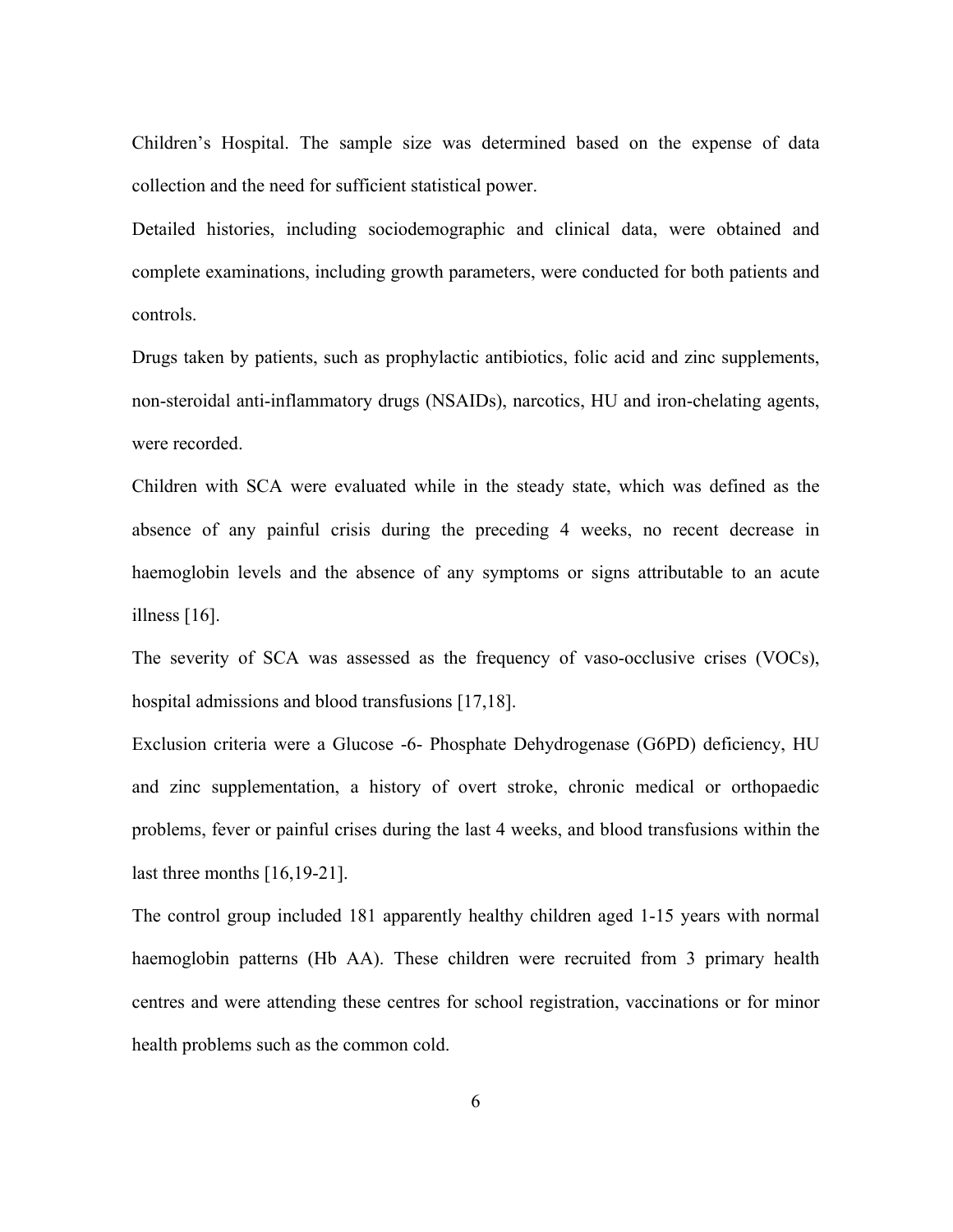Z-scores for weight-for-age (WAZ), height-for-age (HAZ) and body mass index (BMI) for age (BMIZ) were calculated for all participants and compared with the World Health Organization (WHO) Multicentre Growth Reference Study (WHO MGRS 2006/2007) reference values using WHO Anthro software version 3.2.2 (Department of Nutrition, WHO, Geneva, Switzerland) for the global application of WHO child growth standard for children aged 1-5 years. WHO AnthroPlus software version 1.0.4 (Department of Nutrition, WHO, Geneva, Switzerland) was used for the global application of 2007 WHO reference standards for children and adolescents aged 5-19 years [22].

WAZ, HAZ and BMIZ scores were used to determine the severities of underweight, stunting and wasting conditions. Underweight, stunting and wasting were defined as WAZ, HAZ, and BMIZ scores < -2 standard deviations (SD) from the median WHO Child Growth Standards. Z-scores  $\leq$  -2 but  $\geq$  -3 were considered moderate, and scores  $>$  -3 were considered severe. A BMIZ score  $\geq 1$  SD was considered "overweight" and  $> 2$  SDs was considered "obese", according to the WHO [23].

SCA was diagnosed using high-performance liquid chromatography (HPLC), (VARIANT™, β-Thalassemia Short Programs; Bio-Rad Laboratories, Hercules, CA, USA) performed at the CHBD. A foetal haemoglobin (Hb F %) level  $\leq 10\%$  was regarded as a low level, and  $\geq 10\%$  was regarded as a high level [24,25].

The complete blood count (CBC) was measured using the SYSMEX KX-21N automated haematological analyser (Wakinohama, Japan).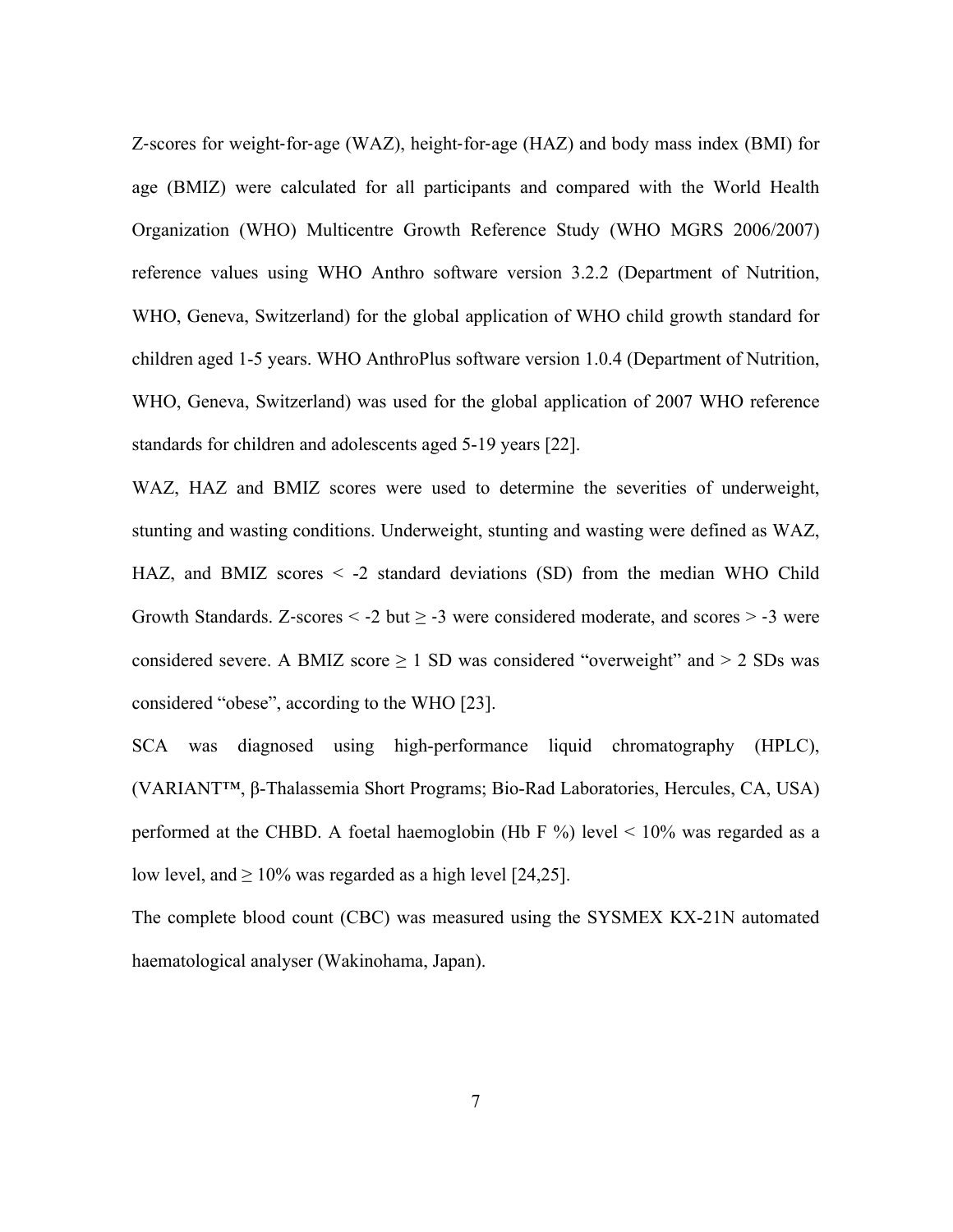Lactate dehydrogenase (LDH) levels were measured using the colorimetric method from Audit Diagnostic kits. The LDH level was estimated with a spectrophotometer (Abbott Architect plus C4000, Japan), and the normal values ranged from 55 to 110 U/L.

C-reactive protein (CRP) levels were estimated with the rapid latex slide test using a Spectrum kit. A CRP level  $\leq 6$  mg/L was deemed a normal value, and a value  $\geq 6$  was regarded as an elevated level.

Serum ferritin levels in patients were measured using the MINIVIDAS system immunoassay (BioMerieux, Italia). Serum copper and zinc levels were measured using a spectrophotometric method (Abbott Architect plus C4000, Japan). The normal serum zinc and copper levels in children are 63-110 and 80-190 µg/dL, respectively.

An informed consent was obtained from one of the parents before recruitment into the study. This study was approved by the Ethical Committee of Basra Medical College.

Statistical analyses were performed using SPSS program V.18, (IBM, Chicago, USA, SPSS Inc.). Data are presented as means  $\pm$  standard deviations. A comparison of proportions was performed using the chi-square test when each value has an expected frequency of  $\geq$  five, and Fisher's exact test was used when one or more of values have an expected frequency of < five. The independent t-test was used for a quantitative comparison between two means from different samples. A binary logistic regression analysis was also performed to analyse the potential independent risk factors associated with wasting and stunting. For all tests, a P value < 0.05 was considered significant.

# **Results**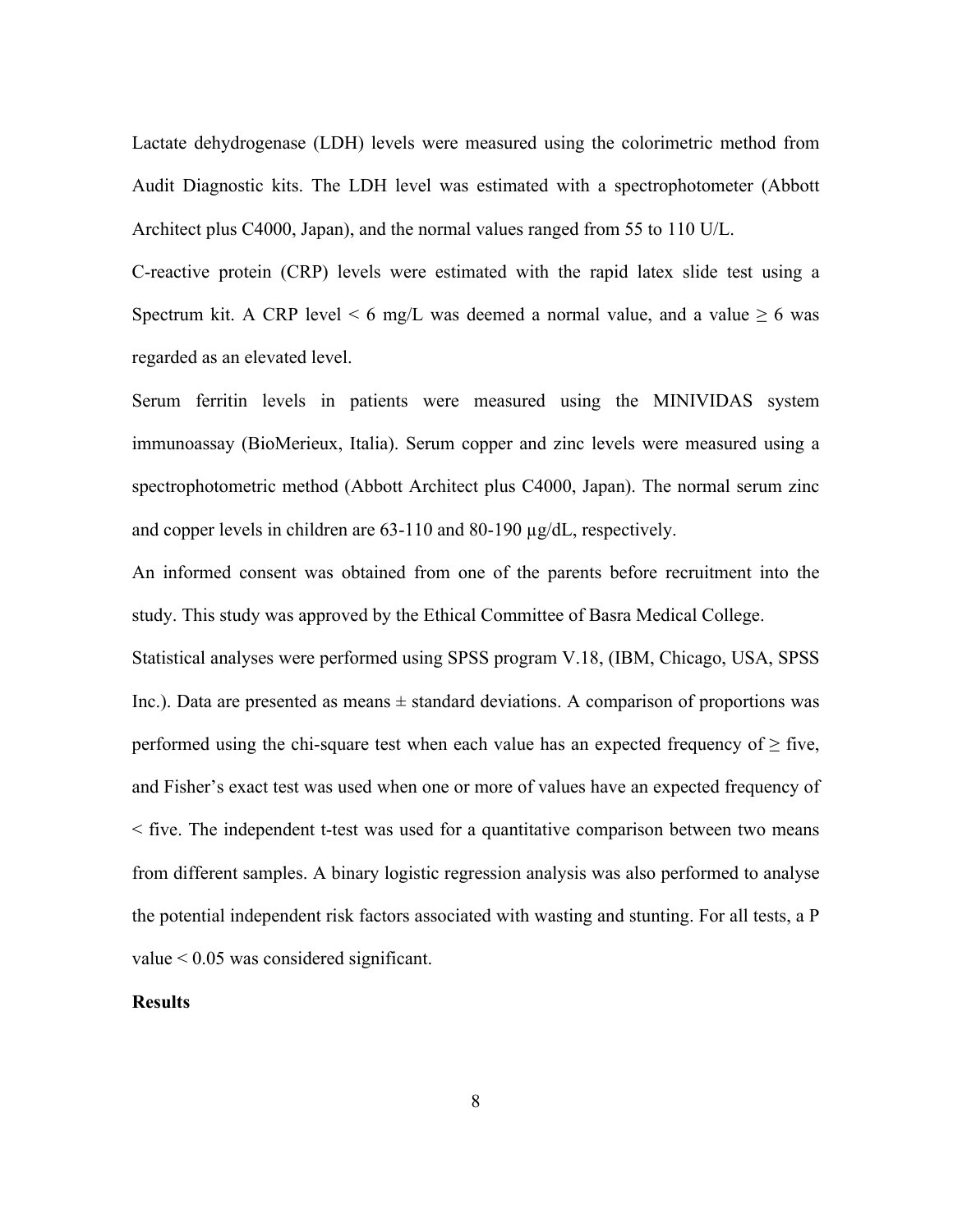The total number of children and adolescents enrolled in this study was 349, and their ages ranged from 1- 15 years. Among these subjects, 168 were patients with SCA and 181 comprised the control group. The demographic data revealed that a significantly greater number of patients resided in rural areas and had parents with low educational levels compared to the control group;  $P < 0.05$ , Table 1.

One hundred forty-three (85.1%) patients had experienced one or more VOCs during the past year, and 93 (55.4%) required hospitalization; 65 (38.70%) required hospitalization fewer than 3 times last year. In addition, 94 (55.95%) of the patients did not require blood transfusions.

None of the patients had iron-deficient anaemia, as indicated by low serum ferritin levels, while 64 (38.1%) of the patients had a serum ferritin level  $> 1000$  ng/mL. Male patients with SCA had significantly higher mean Hb F percentages than female patients;  $20.87 \pm 10^{-10}$ 8.05 vs.  $18.60 \pm 0.82$  respectively, P < 0.05.

The frequencies of underweight, stunting and wasting conditions were significantly higher among patients with SCA than in the healthy control group,  $P < 0.05$ . Overweight and obesity were reported in both groups;  $P > 0.05$ , Table 1.

The mean WAZ (-1.58  $\pm$  1.11) and HAZ (-2.03  $\pm$  1.21) scores among children with SCA and a Hb F level  $\leq 10\%$  were significantly lower than in children with SCA whose Hb F was  $\geq 10\%$  (-0.79  $\pm$  1.09 and - 0.78  $\pm$  1.94, respectively); P < 0.05. The BMIZ score was not significantly different between children with low and high Hb F levels  $(-1.22 \pm 1.53)$ and  $-0.70 \pm 1.27$ , respectively); P = 0.075.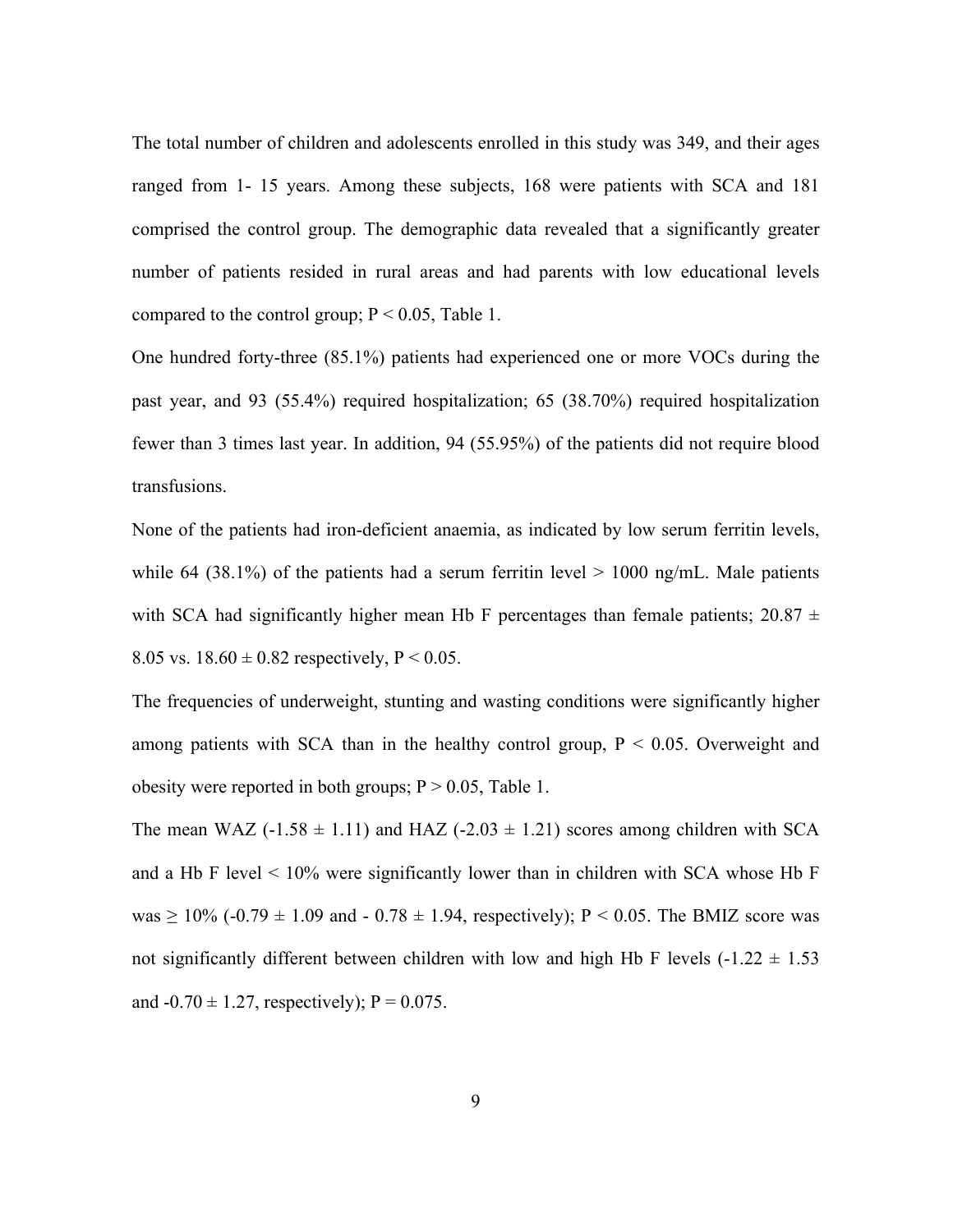The growth of patients of both sexes (both weight and height) in early age groups was comparable to the control group,  $P > 0.05$ . The weight curve at the age of 6-7 years in females and 9-10 years in males was significantly reduced among patients with SCA compared with the control group,  $P < 0.05$ , Fig. 1. The height curve started to decrease significantly at the age of 8-9 years in males and  $\geq$  11 years in females among patients with SCA compared to the control group, Fig. 2.

No differences in BMI were observed among patients or in control growth curves from early to late age groups among males or females, except for males aged 11-12 years and females aged 9-10 and 12-13 years, Fig. 3.

Significantly lower serum Hb, PCV, MCV, MCH, MCHC and Zn levels were observed among patients with SCA. Significantly higher WBC, platelets, reticulocyte counts, ESR, and serum copper, LDH and CRP levels were observed among patients with SCA ( $P <$ 0.05), Table 2.

A logistic regression analysis of potential risk factors for stunting and wasting revealed significant positive correlations between the number of hospitalisations with wasting and both age and CRP levels with stunting adversely affected the nutritional status of these patients, Table 3. Other sociodemographic, clinical and laboratory variables were not found to be associated with the nutritional status of SCA patients.

### **Discussion**

The current study has revealed significantly higher frequencies of underweight, stunting and wasting conditions among patients with SCA than in the healthy control group, and indicators of a severe disease, such as frequent painful episodes and hospitalisations, and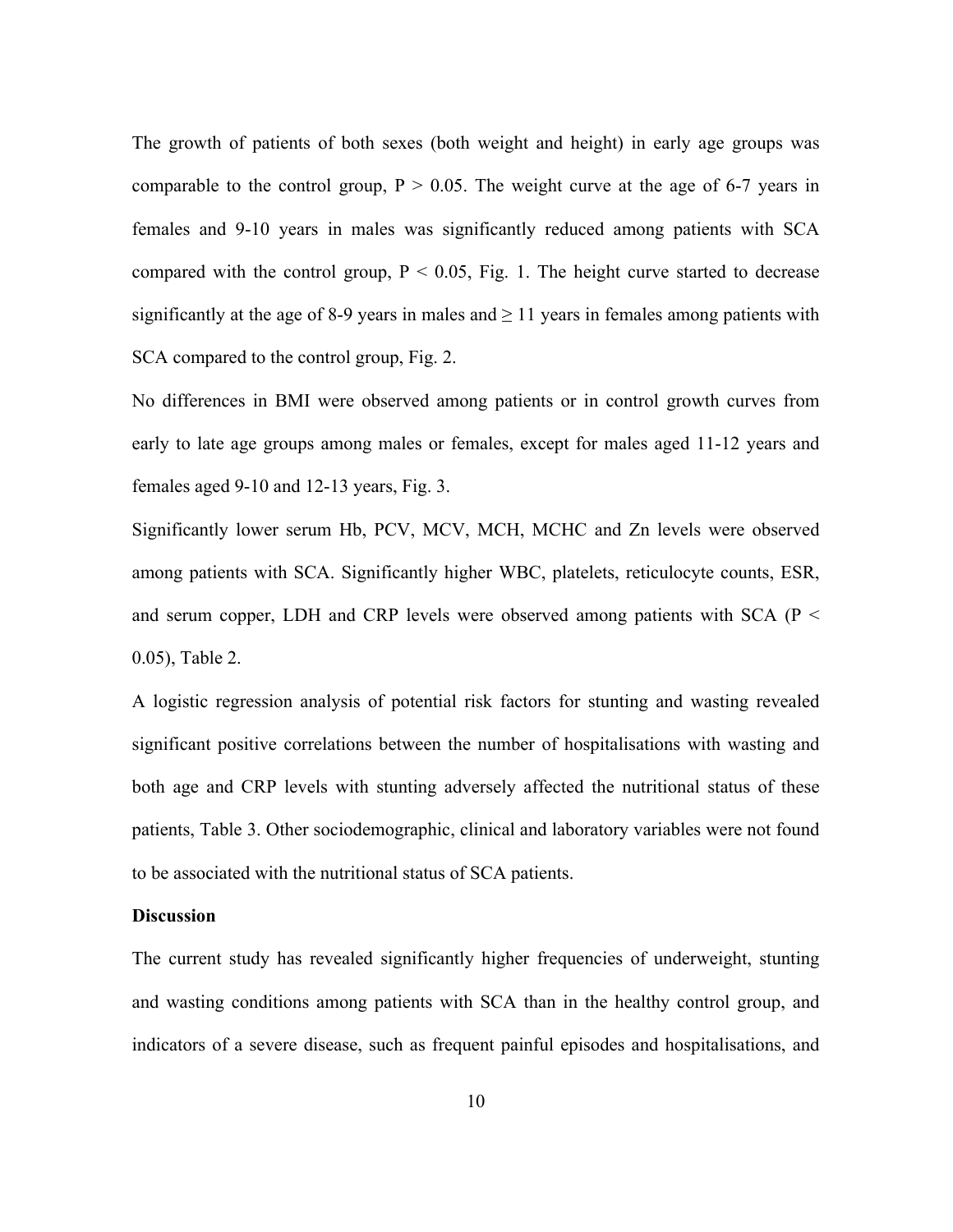low Hb F levels, adversely affected the nutritional status of these patients. Moreover, the growth of patients (both weight and height) in early age groups was comparable to the control group. However, the weight curve started to decrease at the age of 6-7 years in females and 9-10 years in males with SCA. Meanwhile, the height curve started to decrease significantly at the age of 8-9 years in male patients and  $\geq 11$  years in female patients with SCA compared to the control group.

Many factors affect the nutritional status and growth of patients with SCA. Importantly, the socioeconomic status of patients and their families may affect the patient's growth. Although this study did not indicate parental education and residence as risk factors for stunting and wasting. This finding differs from that of Rahimy et al., who reported that inadequate education, a limited number of health care facilities, limited parental understanding, poverty, and low compliance with routine health care visits, which are vital to the success of any comprehensive clinical care programme, exert a positive and sustained impact on the growth of patients with SCA, regardless of their age [26].

The negative impact of disease severity, mainly frequent hospitalizations, on the growth pattern of children with SCA is likely attributed to a reduced dietary intake prior to admission, increased resting energy expenditure during VOCs that leads to increased erythroid hyperactivity and red cell turnover, chronic anaemia associated with hypoxia and a hyperdynamic circulation that consequently increases the demand for energy and nutrients, chronic and acute consequences of vaso-occlusion, endocrine dysfunction, and a low socioeconomic status [4,27].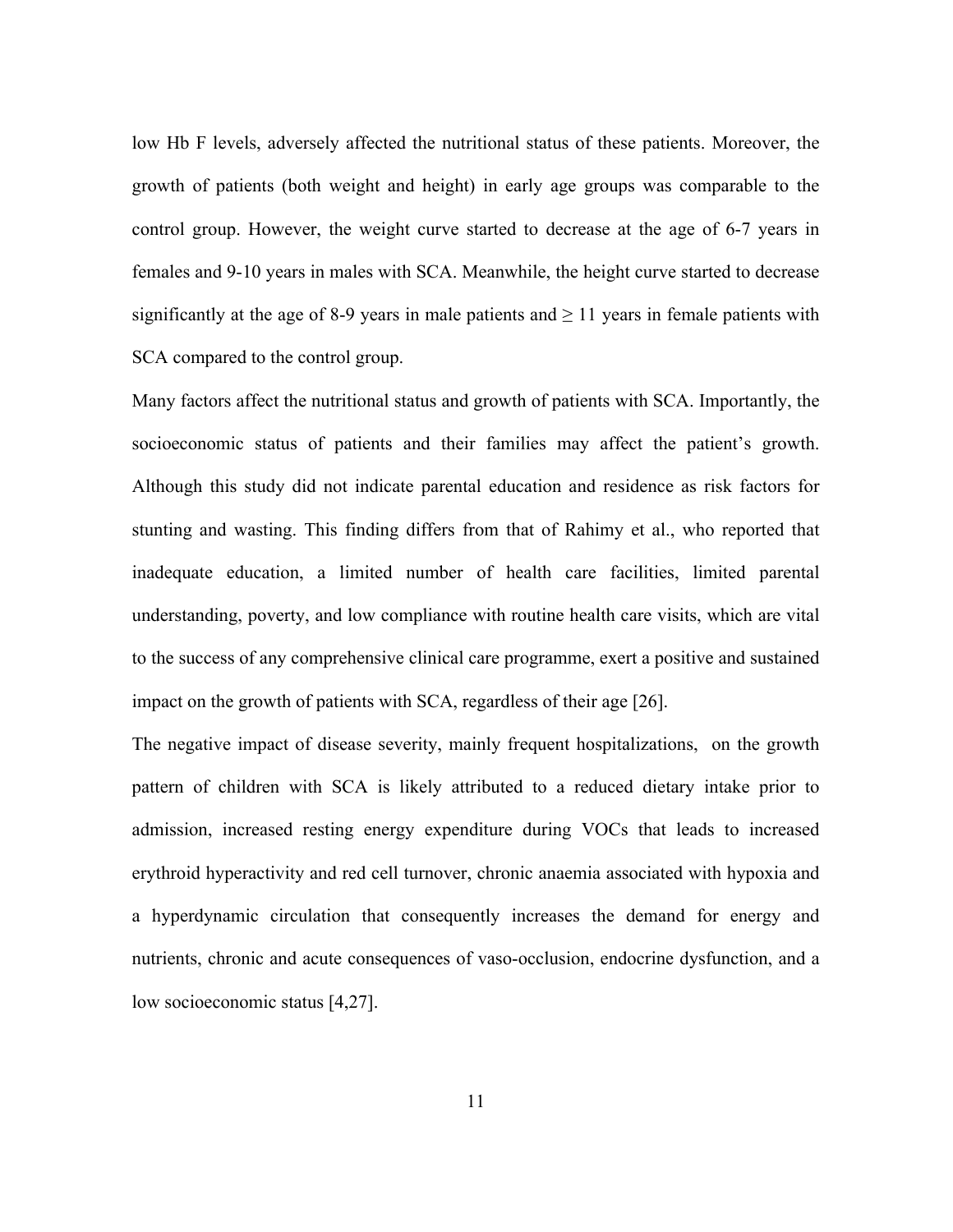Although a higher frequency of malnutrition was reported among patients with SCA compared to the control group in other studies, the frequencies of stunting, wasting and underweight varied. de Souza et al. reported stunting in 15.5% and wasting in 5.7% of children and adolescents with SCA in Brazil [28]. Underweight, stunting, and wasting were observed in 47.7%, 10.5%, and 50.3% of children with SCA in Central Africa, respectively [29]. Low WAZ, HAZ and BMIZ scores (< -2 SD) were observed in 45%, 54% and 35% of children with SCD, respectively, in Yemen [30].

In the current study, 8.33% and 7.18% of patients and controls were obese or overweight, respectively, indicating that the incidence of overweight and obesity in children with SCD parallels the incidence of these conditions in the general paediatric population. The comparable frequencies of overweight and obesity between both groups are likely attributed to overprotection, a sedentary lifestyle, feeding habits and the presence of a milder disease in our patients, as indicated by a high mean Hb F level. The percentages of overweight and obesity are lower than the incidence of 22.4% reported by Chawla et al. in the USA [12], but higher than the incidence reported by Akodu et al. in Nigeria (2.5% and 3.8% among subjects with SCA and healthy controls, respectively) [31]. These findings lead to the conclusion that public health programmes aimed at preventing and controlling obesity must include children with SCA [31].

In the present study, the growth of patients was comparable to the control group. This finding was particularly apparent among early age groups, when the impact of the disease process on the growth of patients was limited. With aging, a significant difference appeared between the patient and control group, with weight specifically being affected at an earlier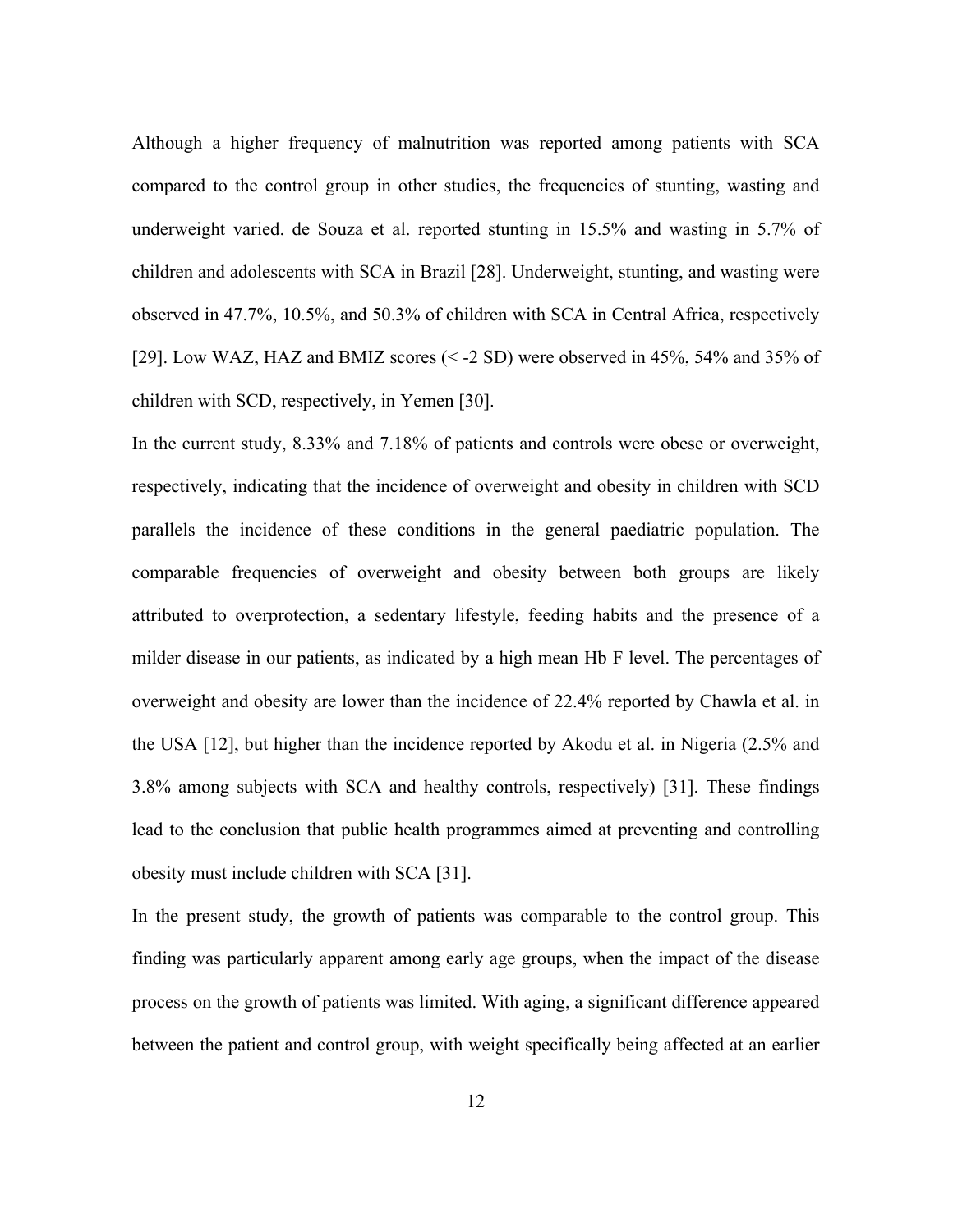age in females and height at an earlier age in males. This result may be attributed to the delay in pubertal attainment in children with SCA than in healthy controls [32].

Cox et al. reported that the greatest deficit in height among children with SCA occurs during adolescence, although an extended growth period and the potential for catch-up growth is more pronounced in females [33]. Many researchers have described the nutritional characteristics of children and adolescents with SCA and concluded that anthropometric indicators (weight and height) are often lower in children with SCA than in healthy groups or reference populations in all geographic areas [4,34], with good evidence linking growth failure to endocrine dysfunction, metabolic disorders, and specific nutrient deficiencies [4].

In the present study, the Hb level was not an independent risk factor for malnutrition. This finding may be attributed to the high Hb F level, which decreases hemolysis and the associated metabolic requirements to subsequently reduce growth retardation. However, the Hb level was an independent risk factor for decreased growth in studies by Cox et al. conducted in Tanzania [33], Singhal et al. in Jamaica [35], and Zemel et al. in the USA [36].

A high CRP level was identified as an independent risk factor for stunting among our patients. This finding is consistent with the results reported by Hibbert et al. [37], who attributed stunting to the strong association between CRP levels and REE, indicating a link between inflammation and the hypermetabolic state in patients with SCA.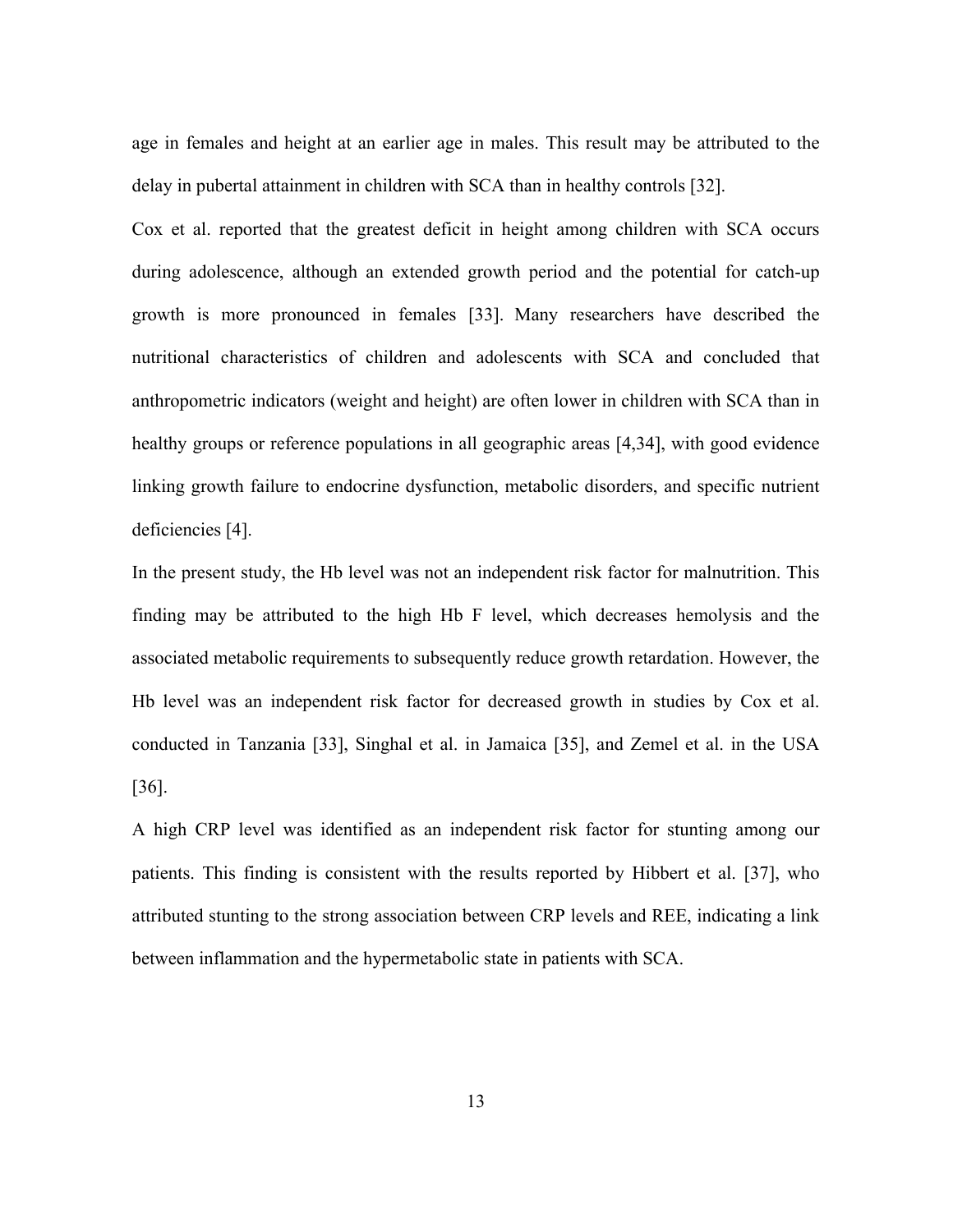This study has many limitations. One limitation is that it employed a cross-sectional design that lacks monitoring of the growth parameters in children with SCA over time. Other limitations are that dietary habits and physical activity were not considered in this study.

#### **Conclusion**

This study is the first to describe the nutritional status encountered in Iraqi children and adolescents with SCA. A high prevalence of poor growth was observed in children with SCA, and the weight curve started to decrease earlier in females with SCA, while the height curve decreased earlier in males with SCA. Stunting was the most common nutritional problem, indicating the chronicity of the condition, and was associated with increasing age of patients.

Nutritional interventions, regular health care visits and growth monitoring will likely improve the growth and general health status of children with SCA.

### **Author contributions**

RS, MK and LM designed and planned the study. RS collected the data. RS, MK, and LM analysed the data. All authors contributed to the writing of the manuscript and read and approved the final manuscript.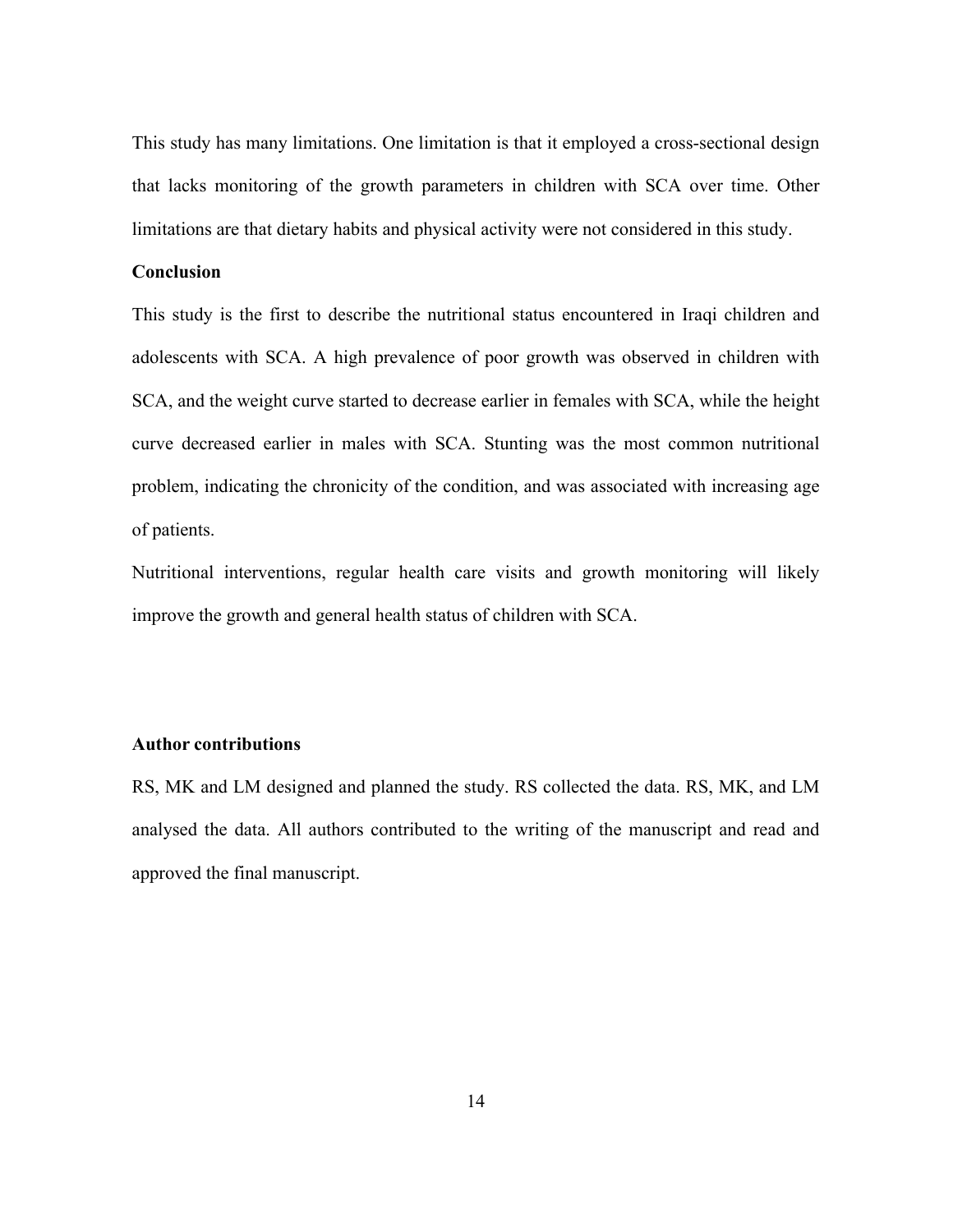#### **References**

1. Khan SA, Damanhouri G, Ali A, Khan SA, Khan A, Bakillah A, et al. Precipitating factors and targeted therapies in combating the perils of sickle cell disease-a special nutritional consideration. Nutr Metab (Lond) 2016;13:50. https://doi.org/10.1186/s12986- 016-0109-7.

2. Serjeant GR. The emerging understanding of sickle cell disease. Br J Haematol 2001;112(1):3–18.

3. Al-Saqladi AW, Cipolotti R, Fijnvandraat K, Brabin BJ. Growth and nutritional status of children with homozygous sickle cell disease. Ann Trop Paediatr 2008;28(3):165–189.

4. Bennett EL. Understanding growth failure in children with homozygous sickle-cell disease. J Pediatr Oncol Nurs 2011;28(2):67–74.

5. Collett-Solberg PF, Fleenor D, Schultz WH, Ware RE. Short stature in children with sickle cell anemia correlates with alterations in the IGF-I axis. J Pediatr Endocrinol Metab 2007;20(2):211–218.

6. Kawchak DA, Schall JI, Zemel BS, Ohene-Frempong K, Stallings VA. Adequacy of dietary intake declines with age in children with sickle cell disease. J Am Diet Assoc 2007;107(5):843–848.

7. Hyacinth HI, Adekeye OA, Yilgwan CS. Malnutrition in sickle cell anemia: implications for infection, growth, and maturation. J Soc Behav Health Sci 2013;7.

https://doi.org/10.5590/JSBHS.2013.07.1.02.

8. Okpala I. Leukocyte adhesion and the pathophysiology of sickle cell disease. Curr Opin Hematol 2006;13(1):40–44.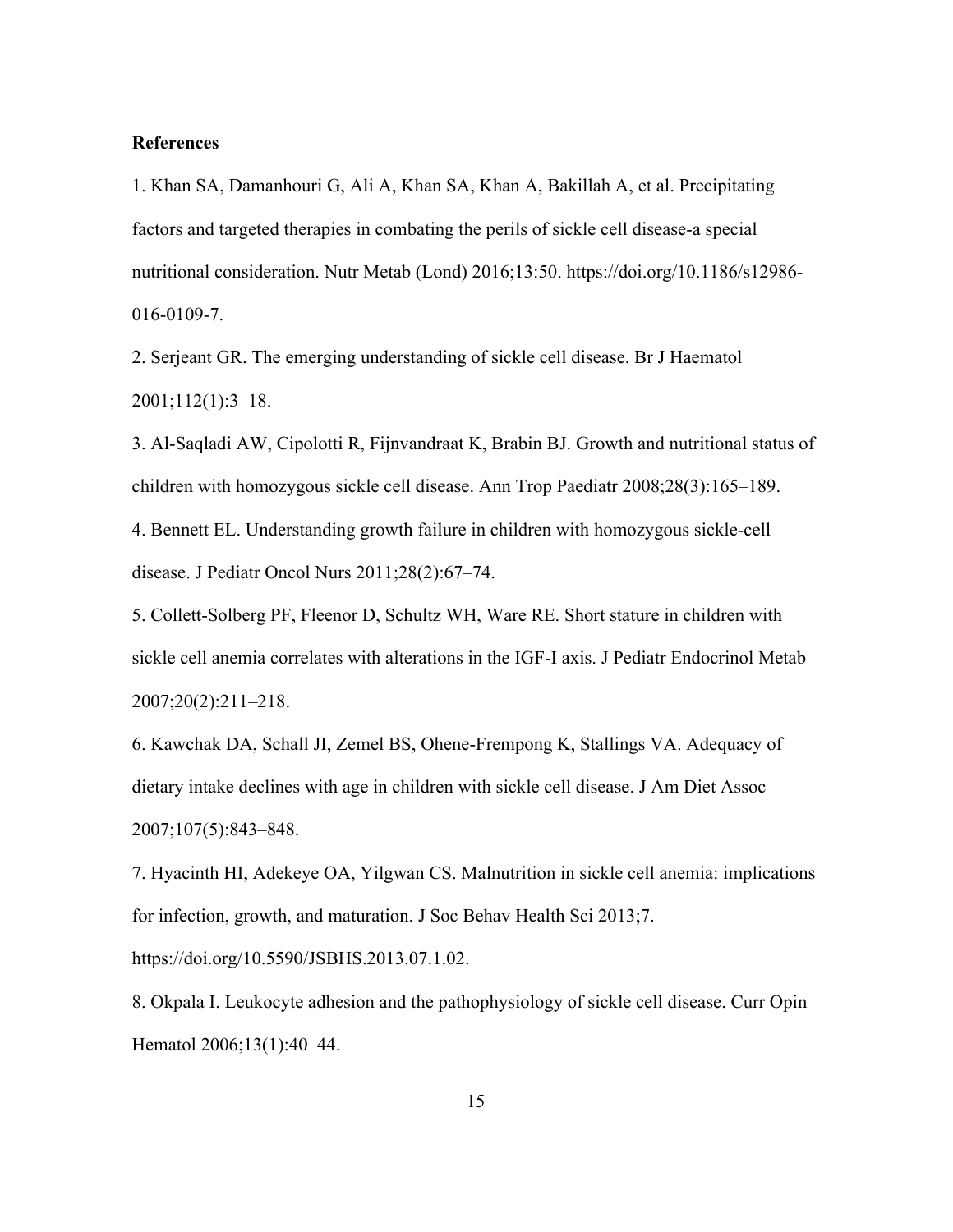9. Hibbert JM, Creary MS, Gee BE, Buchanan ID, Quarshie A, Hsu LL. Erythropoiesis and myocardial energy requirements contribute to the hypermetabolism of childhood sickle cell anemia. J Pediatr Gastroenterol Nutr 2006;43(5):680–687.

10. Hankins JS, Ware RE, Rogers ZR, Wynn LW, Lane PA, Scott JP, et al. Long-term hydroxyurea therapy for infants with sickle cell anemia: the HUSOFT extension study. Blood 2005;106(7):2269–2275.

11. Platt OS. Hydroxyurea for the treatment of sickle cell anemia. N Engl J Med 2008;358:1362–1369.

12. Chawla A, Sprinz PG, Welch J, Heeney M, Usmani N, Pashankar F, et al. Weight status of children with sickle cell disease. Pediatrics 2013;131(4):e1168–1173.

13. Mitchell MJ, Carpenter GJ, Crosby LE, Bishop CT, Hines J, Noll J. Growth status in children and adolescents with sickle cell disease. Pediatr Hematol Oncol 2009;26(4):202– 215.

14. Habara A, Steinberg MH. Minireview: genetic basis of heterogeneity and severity in sickle cell disease. Exp Biol Med (Maywood) 2016;241(7):689–696.

15. Bhatnagar P, Purvis S, Barron-Casella E, DeBaun MR, Casella JF, Arking DE, et al. Genome-wide association study identifies genetic variants influencing F-cell levels in sickle-cell patients. J Hum Genet 2011;56(4):316–323.

16. Animasahun BA, Temiye EO, Ogunkunle OO, Izuora AN, Njokanma OF. The influence of socioeconomic status on the hemoglobin level and anthropometry of sickle cell anemia patients in steady state at the Lagos University Teaching Hospital. Niger J Clin Pract 2011;14(4):422-427.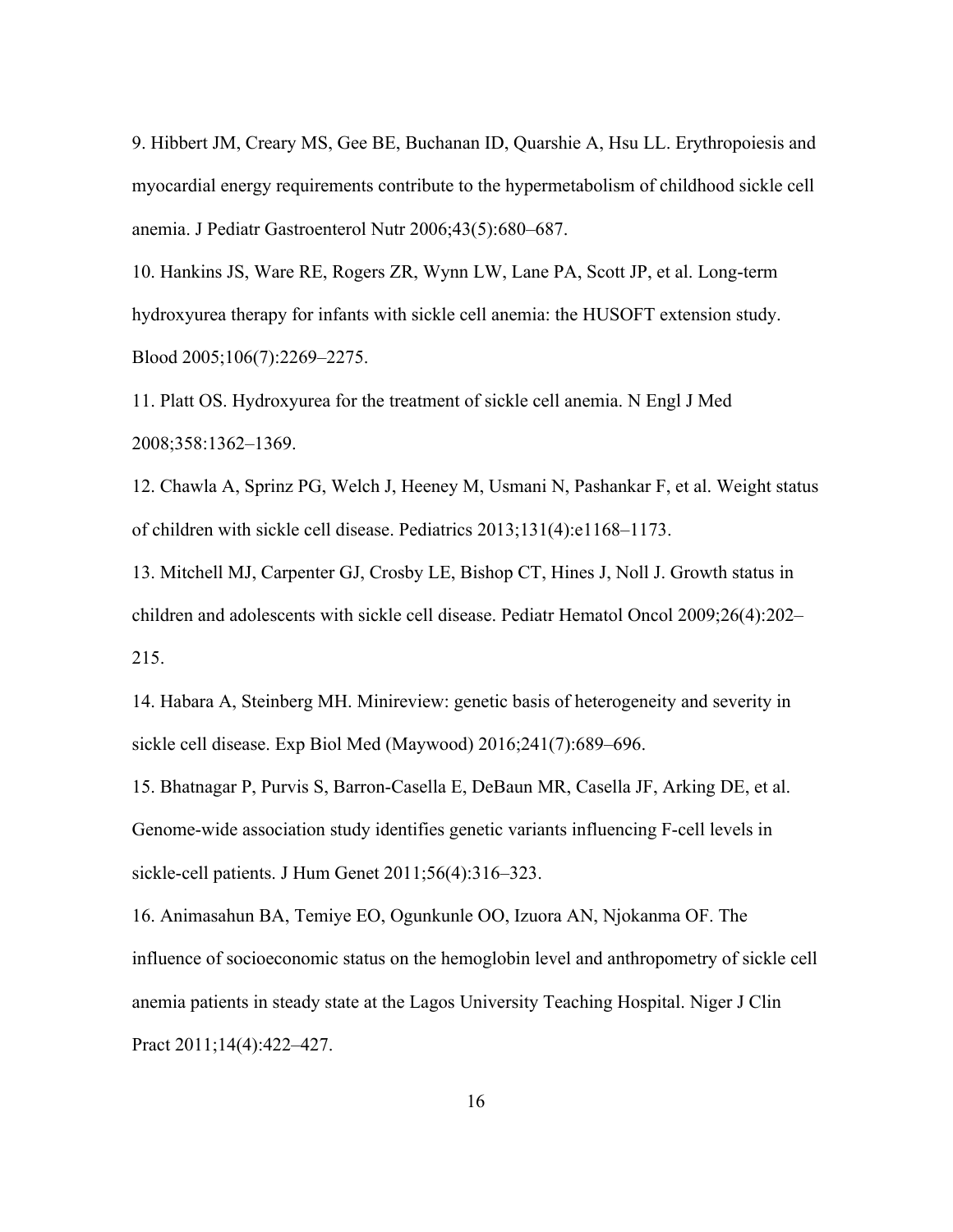17. Jain D, Italia K, Sarathi V, Ghoshand K, Colah R. Sickle cell anemia from central India: a retrospective analysis. Indian Pediatr 2012;49(11):911–913.

18. Frei-Jones MJ, Field JJ, DeBaun MR. Risk factors for hospital readmission within 30 days: a new quality measure for children with sickle cell disease. Pediatr Blood Cancer 2009;52(4):481–485.

19. Wang WC, Morales KH, Scher CD, Styles L, Olivieri N, Adams R, et al. Effect of long-term transfusion on growth in children with sickle cell anemia: results of the STOP trial. J Pediatr 2005;147(2):244–247.

20. Zemel BS, Kawchak DA, Fung EB, Ohene-Frempong K, Stallings VA. Effect of zinc supplementation on growth and body composition in children with sickle cell disease. Am J Clin Nutr 2002;75(2):300–307.

21. Hasanato RM. Zinc and antioxidant vitamin deficiency in patients with severe sickle cell anemia. Ann Saudi Med 2006;26(1):17–21.

22. WHO. The WHO child growth standard 2006. [Cited 2012 Dec 22]. Available from: http://www.who.int/ childgrowth /en/ and http://www.who.int/growthref/en.

23. De Onis MMB. WHO global database on child growth and malnutrition. Geneva, Switzerland: World Health Organization; 1997.

24. Mpalampa L, Ndugwa CM, Ddungu H, Idro R. Foetal haemoglobin and disease severity in sickle cell anaemia patients in Kampala Uganda. BMC Blood Disord 2012;12:11. https://doi.org/10.1186/1471-2326-12-11.

25. El-Hazmi MA. Clinical and haematological diversity of sickle cell disease in Saudi children. J Trop Pediatr 1992;38(3):106–112.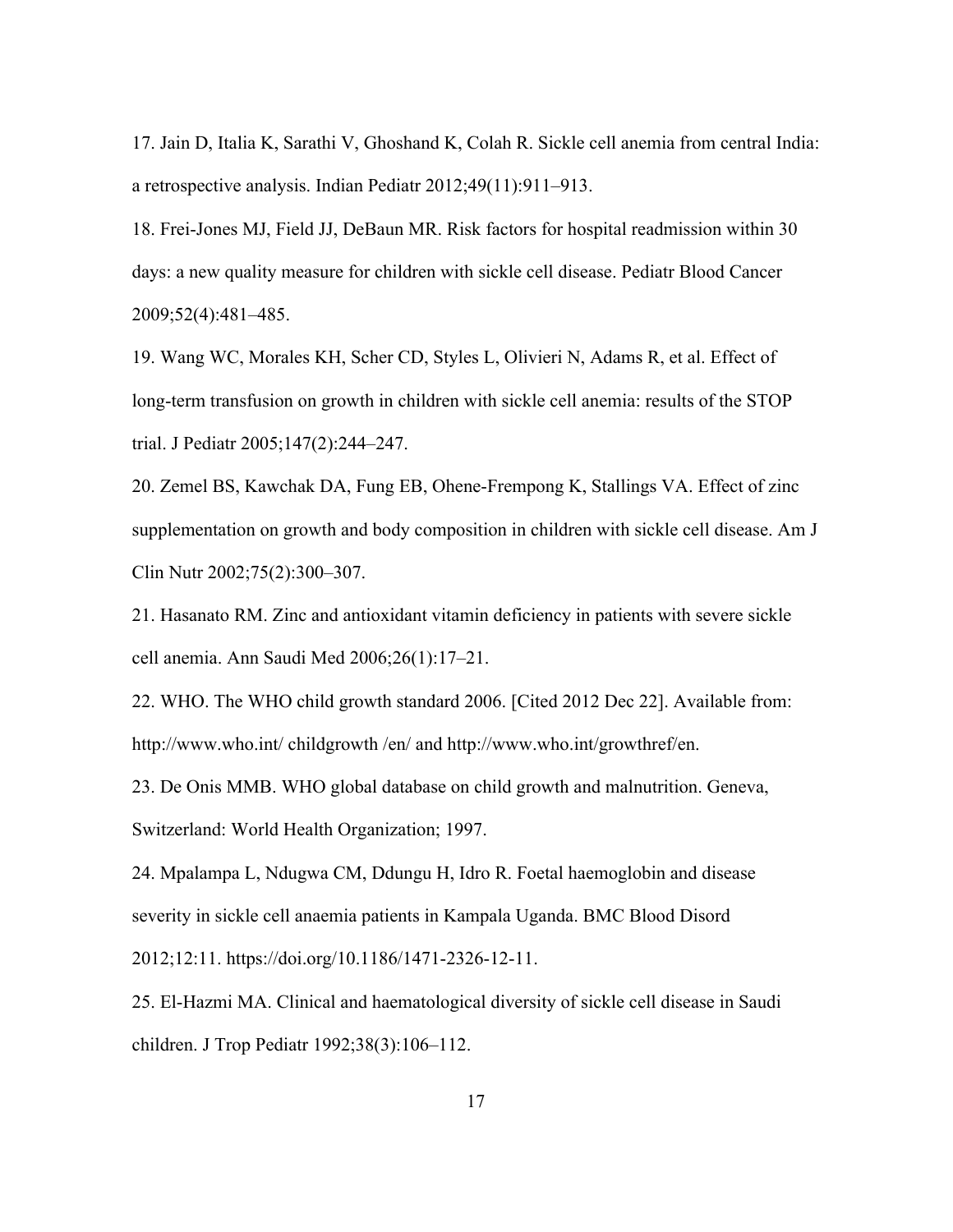26. Rahimy MC, Gangbo A, Ahouignan G, Adjou R, Deguenon C, Goussanou S, et al. Effect of a comprehensive clinical care program on disease course in severely ill children with sickle cell anemia in a Sub-Saharan African setting. Blood 2003;102(3):834–838. 27. Zago MA, Kerbauy J, Souza HM, Figueiredo MS, Costa FF, Cruz SM, et al. Growth and sexual maturation of Brazilian patients with sickle cell diseases. Trop Geogr Med 1992;44(4):317–21.

28. de Souza KCM, de Araújo PIC, Souza-Junior PRB, Lacerda EMA. Stunting and wasting in children and adolescents with sickle cell disease. Rev Nutr 2011;24(6):853–862. 29. Kazadi AL, Ngiyulu RM, Gini-Ehungu JL, Mbuyi-Muamba JM, Aloni MN. Factors associated with growth retardation in children suffering from sickle cell anemia: first report from Central Africa. Anemia 2017;2017:7916348. https://doi.org/10.1155/2017/7916348. 30. Al-Saqladi AW, Bin-Gadeen HA, Brabin BJ. Growth in children and adolescents with sickle cell disease in Yemen. Ann Trop Paediatr 2010;30(4):287–298.

31. Akodu SO, Diaku-Akinwumi IN, Njokanma OF. Obesity--does it occur in Nigerian children with sickle cell anemia. Pediatr Hematol Oncol 2012;29(4):358–364.

32. Rhodes M, Akohoue SA, Shankar SM, Fleming I, Qi An A, Yu C, et al. Growth patterns in children with sickle cell anemia during puberty. Pediatr Blood Cancer 2009;53(4):635–641.

33. Cox SE, Makani J, Fulford AJ, Komba AN, Soka D, Williams TN, et al. Nutritional status, hospitalization and mortality among patients with sickle cell anemia in Tanzania. Haematologica 2011;96(7):948–953.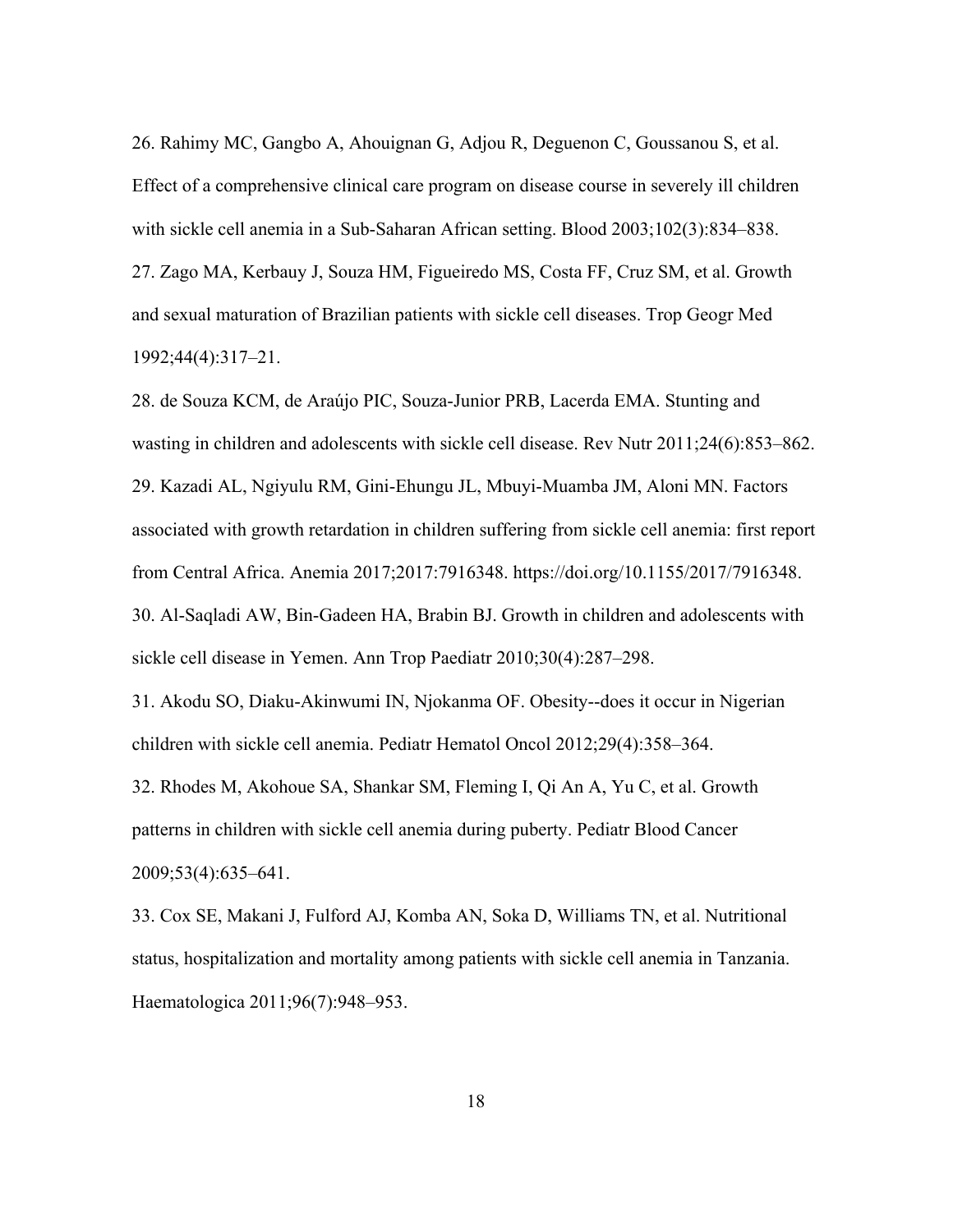34. de Jesus AC, Konstantyner T, Lôbo IK, Braga JA. Socioeconomic and nutritional characteristics of children and adolescents with sickle cell anemia: a systematic review. Rev Paul Pediatr 2018;36(4):491–499.

35. Singhal A, Morris J, Thomas P, Dover G, Higgs D, Serjeant G. Factors affecting prepubertal growth in homozygous sickle cell disease. Arch Dis Child 1996;74(6):502–506. 36. Zemel BS, Kawchak DA, Ohene-Frempong K, Schall JI, Stallings VA. Effects of delayed pubertal development, nutritional status, and disease severity on longitudinal patterns of growth failure in children with sickle cell disease. Pediatr Res 2007;61(5 Pt 1):607–613.

37. Hibbert JM, Hsu LL, Bhathena SJ, Irune I, Sarfo B, Creary MS, et al. Proinflammatory cytokines and the hypermetabolism of children with sickle cell disease. Exp Biol Med (Maywood) 2005;230(1):68–74.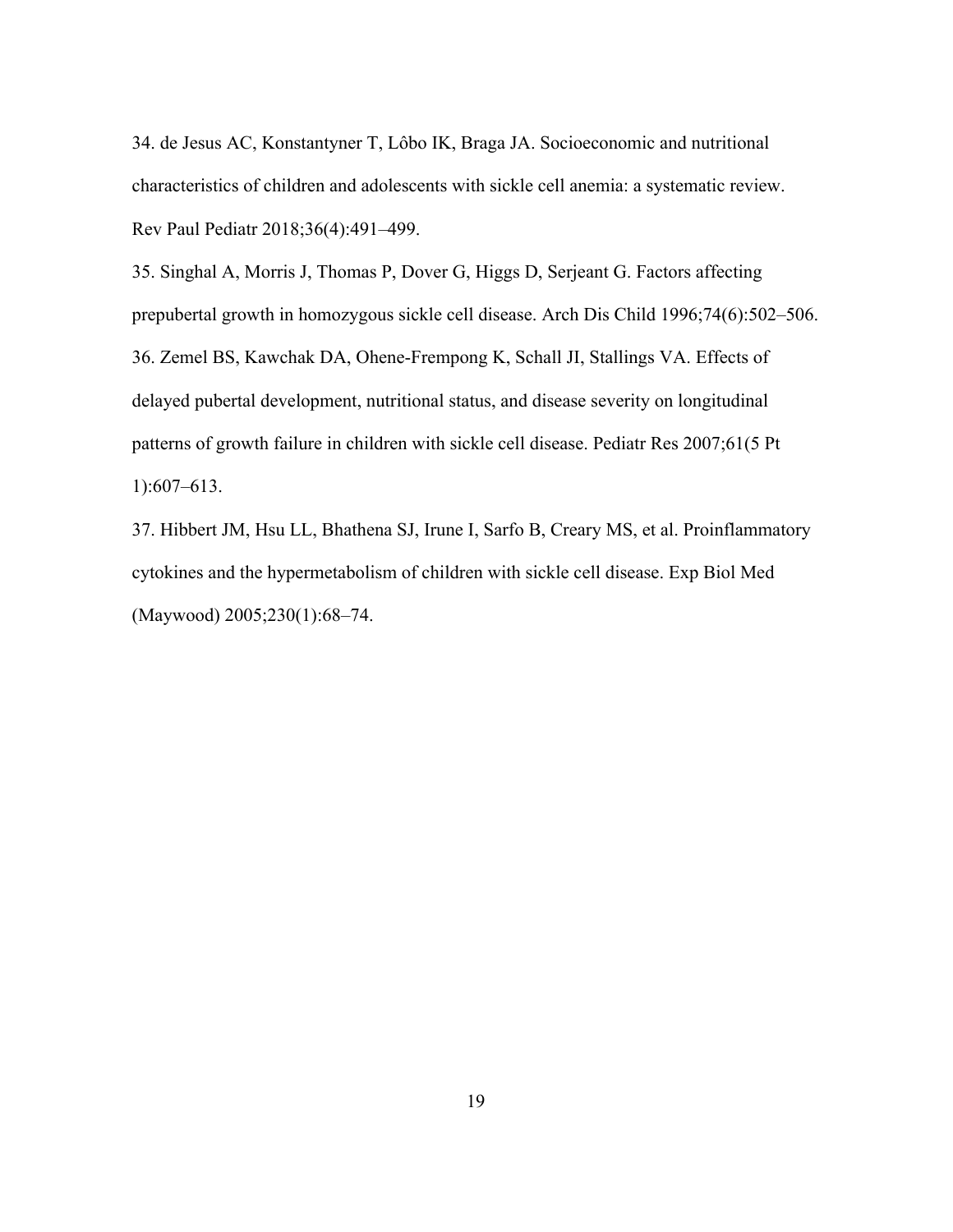| Variable                      |           | <b>SCA</b> group<br>(Total 168)<br>N. $(%)$ | <b>Control group</b><br>(Total 181)<br>N. (%) | P value        |  |  |  |
|-------------------------------|-----------|---------------------------------------------|-----------------------------------------------|----------------|--|--|--|
| Age in Months (Mean $\pm$ SD) |           | $89.67 \pm 48.21$                           | $96.56 \pm 49.62$                             | $0.189**$      |  |  |  |
| Age groups                    | $\leq$ 2  | 13 (7.74)                                   | 13(7.18)                                      |                |  |  |  |
| (Years)                       | $2 - 4$   | 43 (25.60)                                  | 39 (21.55)                                    |                |  |  |  |
|                               | $5 - 9$   | 59 (35.12)                                  | 63 (34.81)                                    | $0.738*$ †     |  |  |  |
|                               | $10 - 15$ | 53 (31.54)                                  | 66 (36.46)                                    |                |  |  |  |
|                               | Female    | 82 (48.81)                                  | 88 (48.61)                                    | $0.972$ §      |  |  |  |
| <b>Sex</b>                    | Male      | 86 (51.19)                                  | 93 (51.38)                                    |                |  |  |  |
|                               | Urban     | 78 (46.42)                                  | 117 (64.64)                                   | $0.001\S$      |  |  |  |
| <b>Residence</b>              | Rural     | 90 (53.57)                                  | 64 (35.35)                                    |                |  |  |  |
| <b>Mother's Education</b>     |           |                                             |                                               |                |  |  |  |
| Illiterate                    |           | 36 (21.42)                                  | 21 (11.60)                                    |                |  |  |  |
| Primary                       |           | 76 (45.23)                                  | 40(22.09)                                     |                |  |  |  |
| Secondary                     |           | 49 (29.16)                                  | 55 (30.38)                                    | $< 0.001$ §    |  |  |  |
| <b>Higher Education</b>       |           | 7(4.16)                                     | 65 (35.91)                                    |                |  |  |  |
| <b>Father's Education</b>     |           |                                             |                                               |                |  |  |  |
| Illiterate                    |           | 2(15.47)                                    | 29 (16.02)                                    |                |  |  |  |
| Primary                       |           | 73 (43.45)                                  | 52 (28.72)                                    | $0.012$ §      |  |  |  |
| Secondary                     |           | 43 (25.59)                                  | 51(28.17)                                     |                |  |  |  |
| <b>Higher Education</b>       |           | 26 (15.47)                                  | 49 (27.07)                                    |                |  |  |  |
| <b>Nutritional Status</b>     |           |                                             |                                               |                |  |  |  |
| Underweight*                  | Moderate  | 11(9.32)                                    | 2(1.72)                                       | $0.009\dagger$ |  |  |  |
|                               | Severe    | 5(4.23)                                     | 1(0.86)                                       |                |  |  |  |
|                               | Total     | 16(13.55)                                   | 3(2.58)                                       |                |  |  |  |
| Stunting                      | Moderate  | 32(19)                                      | 3(1.65)                                       |                |  |  |  |
|                               | Severe    | 11(6.55)                                    | 2(1.10)                                       | $< 0.001$ †    |  |  |  |
|                               | Total     | 43 (25.55)                                  | 5(2.75)                                       |                |  |  |  |
| Wasting<br>Moderate           |           | 14(8.33)                                    | 3(1.65)                                       |                |  |  |  |
|                               | Severe    | 7(4.17)                                     | 1(0.55)                                       | $0.001\dagger$ |  |  |  |
|                               | Total     | 21(12.5)                                    | 4(2.20)                                       |                |  |  |  |
| Overweight                    |           | 11(6.55)                                    | 12(6.63)                                      | $0.452$ §      |  |  |  |
| Obese                         |           | 3(1.78)                                     | 1(0.55)                                       | $0.121\dagger$ |  |  |  |

**Table 1.** Sociodemographic Characteristics of Patients with SCA and Controls.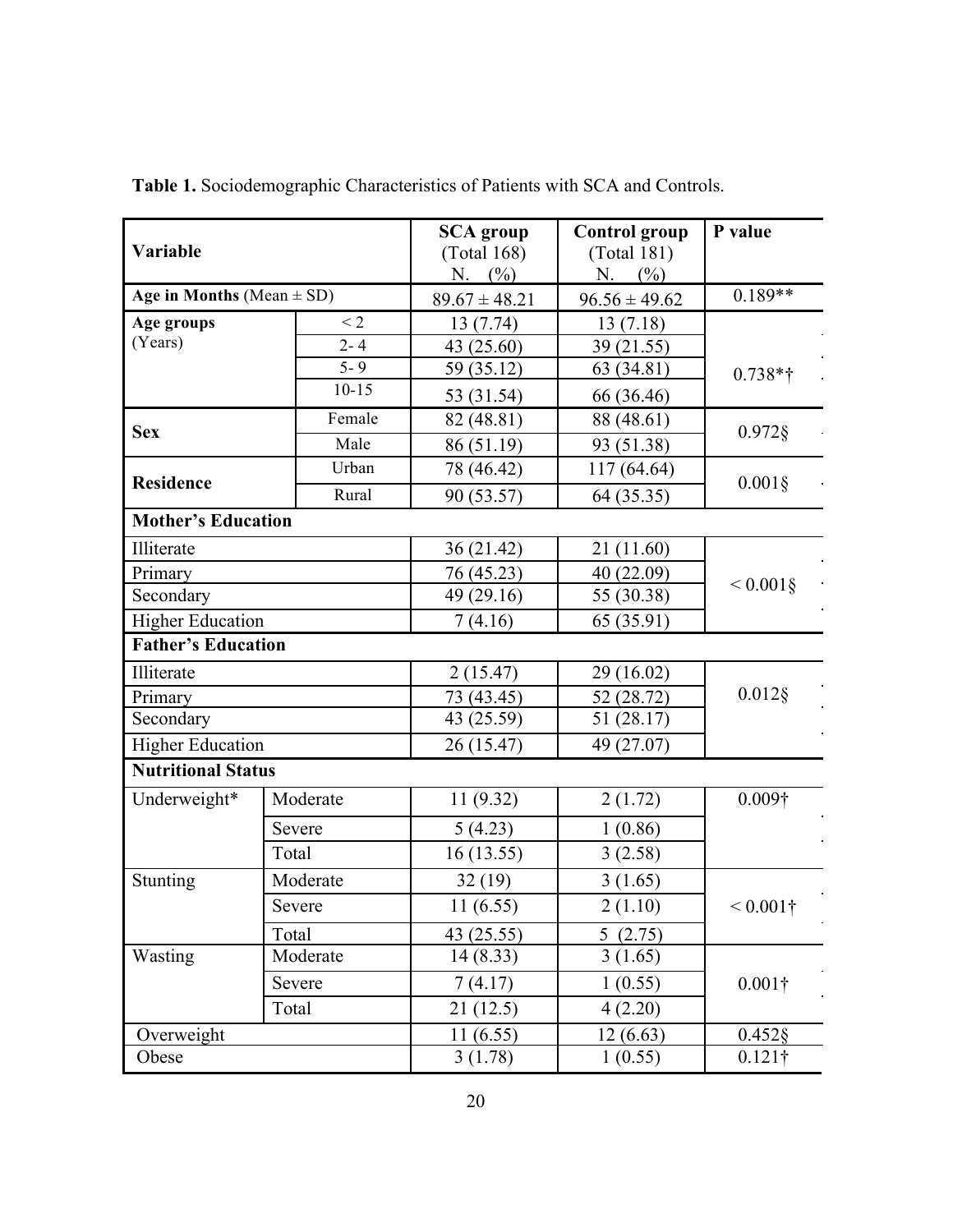\*Until 10 years of age, according to the WHO growth chart. SCA (No. 118), control (No. 116). \*\*Independent t-tests were used to calculate P value,

§ the chi square test was used the P values, † Fisher's exact test was used to calculate the P values. **Table 2.** Selected Haematological and Biochemical Variables among Patients with SCA

| Variable                                 |            | <b>SCA</b><br>$(Mean \pm SD)$ | <b>Control</b><br>$(Mean \pm SD)$ | P value*     |
|------------------------------------------|------------|-------------------------------|-----------------------------------|--------------|
| Hb(g/L)                                  |            | $81.51 \pm 13.5$              | $120.80 \pm 19.61$                | ${}< 0.001$  |
| PCV(g/L)                                 |            | $25.42 \pm 4.11$              | $36.11 \pm 5.92$                  | ${}< 0.001$  |
| MCV(fL)                                  |            | $78.44 \pm 10.82$             | $82.03 \pm 3.86$                  | ${}< 0.001$  |
| $MCH$ (pg)                               |            | $25.45 \pm 3.14$              | $30.69 \pm 2.60$                  | ${}< 0.001$  |
| MCHC (g/L)                               |            | $31.69 \pm 1.91$              | $34.15 \pm 0.69$                  | ${}< 0.001$  |
| Total WBC ( $\times$ 10 <sup>9</sup> /L) |            | $11.04 \pm 5.20$              | $6.31 \pm 1.15$                   | ${}< 0.001$  |
| Platelets ( $\times$ 10 <sup>9</sup> /L) |            | $325.92 \pm 144.59$           | $291 \pm 53.85$                   | 0.003        |
| Reticulocytes $(\% )$                    |            | $7.57 \pm 6.70$               | $1.6 \pm 0.46$                    | ${}< 0.001$  |
| $ESR$ (mm/hr)                            |            | $20.42 \pm 5.56$              | $11.11 \pm 5.12$                  | ${}_{0.001}$ |
| S. Zn $(\mu g/dL)$                       |            | $61.57 \pm 12.85$             | $91.54 \pm 14.18$                 | ${}< 0.001$  |
| S. Cu $(\mu g/dL)$                       |            | $121.98 \pm 30.49$            | $90.49 \pm 14.16$                 | ${}< 0.001$  |
| LDH (U/L)                                |            | $136.30 \pm 70.98$            | $104.23 \pm 37.36$                | ${}< 0.001$  |
| <b>CRP</b>                               | High       | 49 (29.2)                     | 19(10.5)                          | ${}_{0.001}$ |
| N. (%)                                   | Normal/Low | 119(70.8)                     | 162(89.5)                         | ${}< 0.001$  |

and Controls.

\* Independent t-tests were used to calculate P values for all variables except CRP levels (chi square was used).

Hb: hemoglobin; PCV: packed cell volume; MCV: mean corpuscular volume; MCH: mean corpuscular hemoglobin; MCHC: mean corpuscular hemoglobin concentration; ESR: erythrocyte sedimentation rate; WBC: White blood cells; S. Zn: serum zinc; S. Cu: serum copper; LDH: lactate dehydrogenase, CRP: C-Reactive Protein.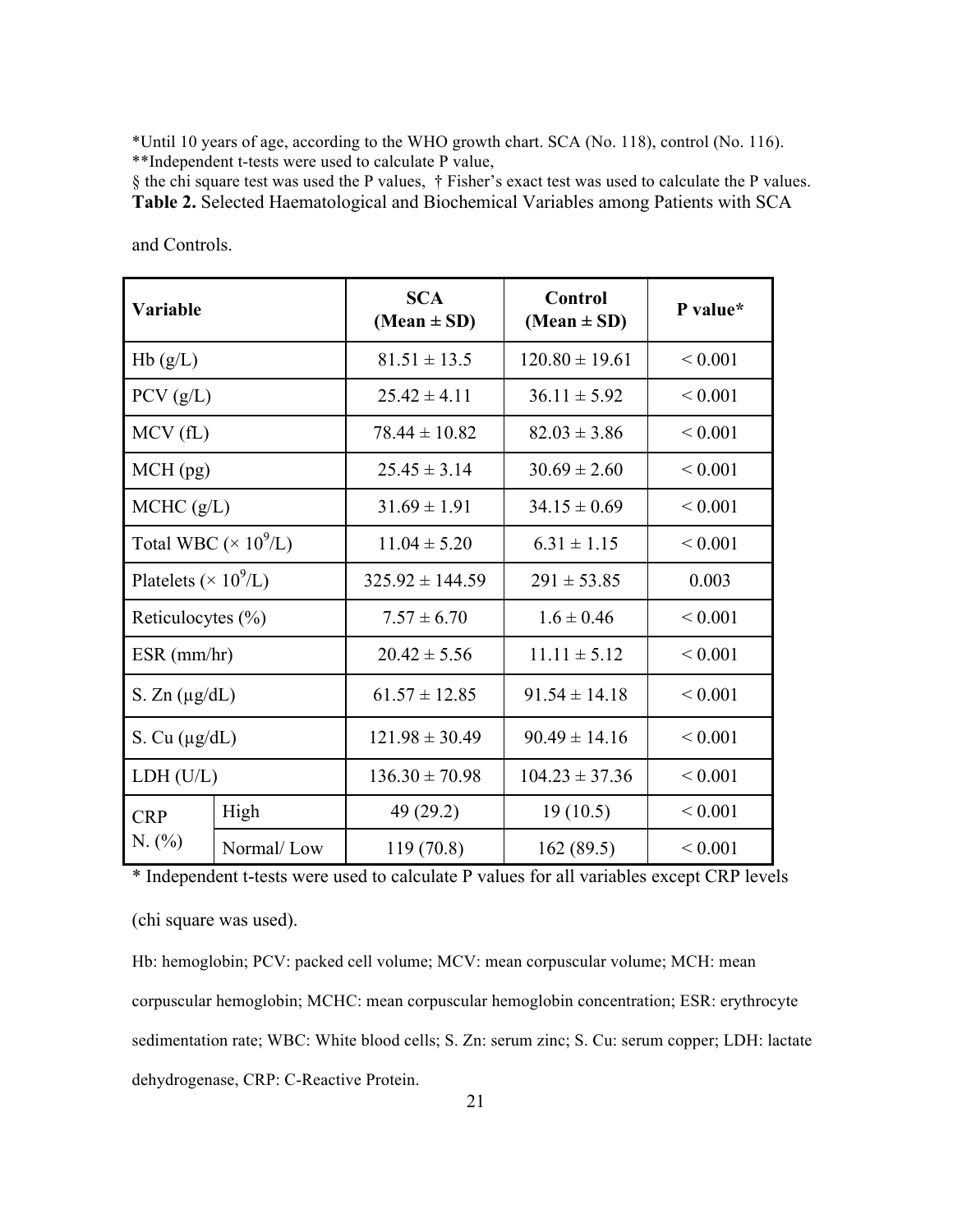# **Table 3.** Independent Risk Factors Associated with Stunting and Wasting among

Patients with SCA

| Variables                 | $\beta$ coefficient | <b>OR</b> | 95% CI       | P value     |  |  |  |
|---------------------------|---------------------|-----------|--------------|-------------|--|--|--|
| <b>Stunting</b>           |                     |           |              |             |  |  |  |
| Age                       | 0.017               | 1.017     | 1.008-1.026  | < 0.001     |  |  |  |
| <b>CRP</b>                | 1.932               | 6.900     | 3.010-15.820 | ${}< 0.001$ |  |  |  |
| <b>Wasting</b>            |                     |           |              |             |  |  |  |
| N. of Hospital admissions | 0.262               | 0.092     | 1.069-1.580  | 0.009       |  |  |  |

CRP: C-reactive protein; OR: Odd Ratio; CI: Confidence Interval.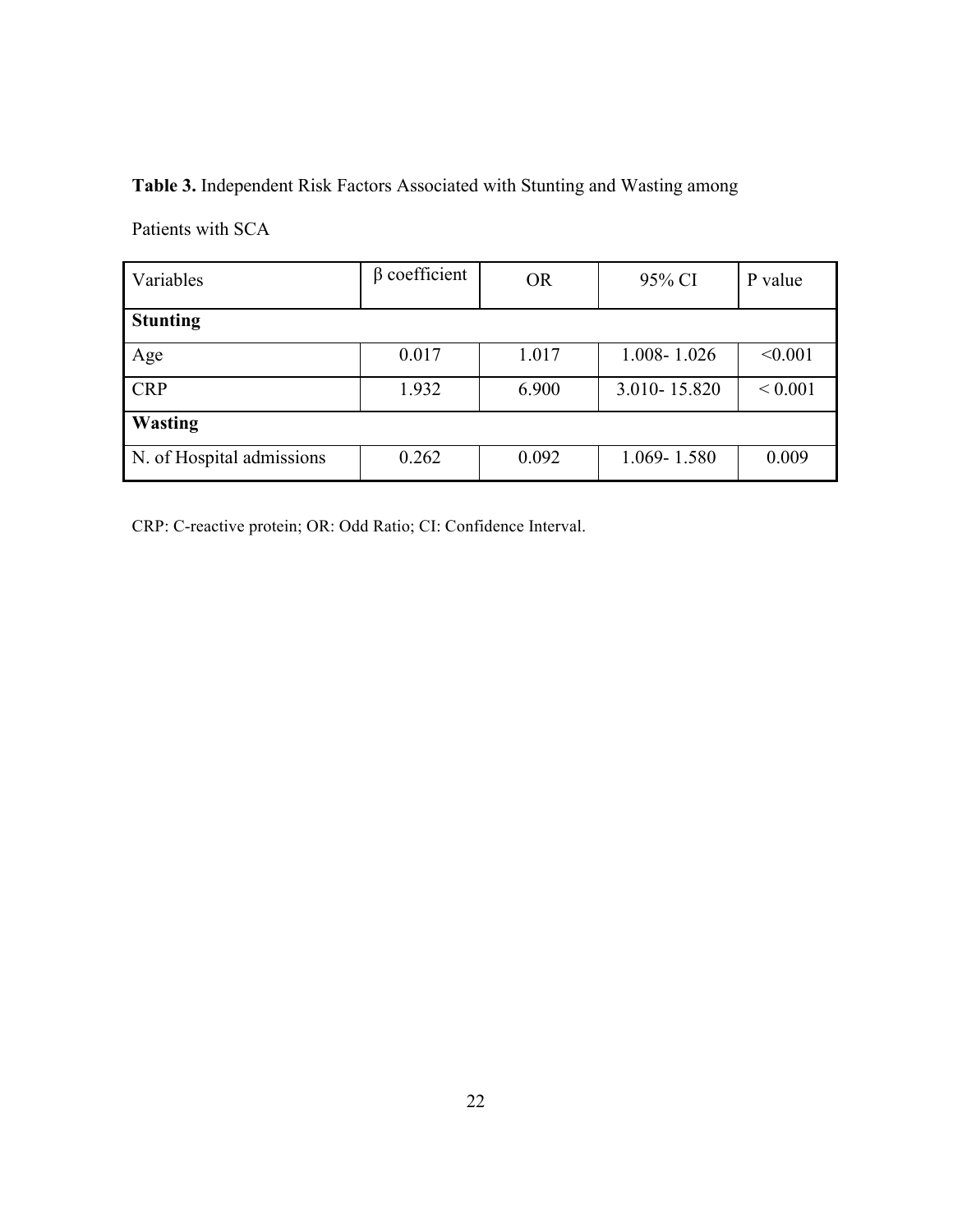

**Figure 1.** Weight for Age Chart for Males and Females with SCA and the Control Group Independent t-tests were used to calculate P values.

P value < 0.05; males aged 9-10, 11-12 and 13-14 years and females aged 6-7, 9-10 and 12-13 years only.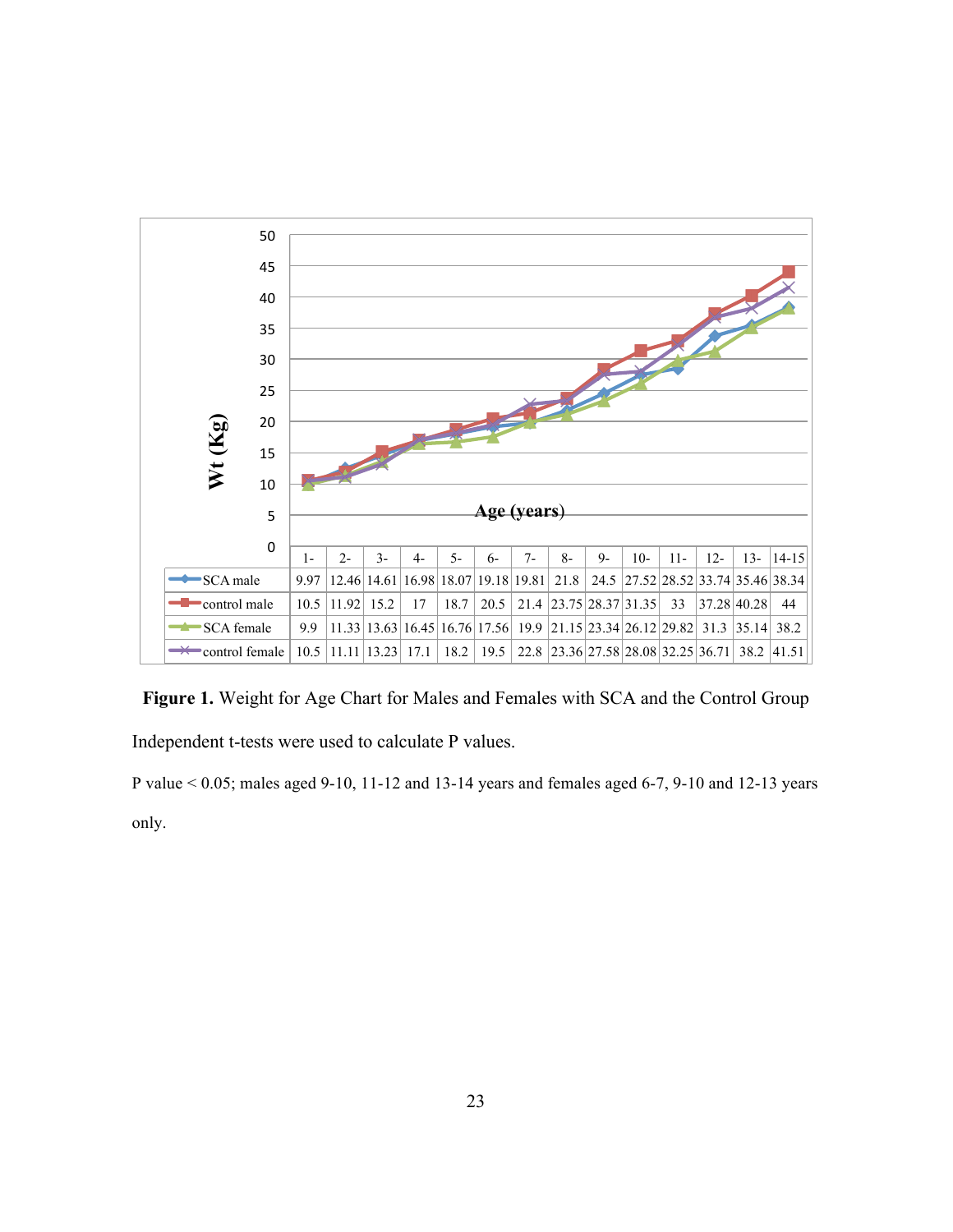

**Figure 2.** Height for Age Chart for Males and Females with SCA and the Control Group. Independent t-tests were used to calculate P values.

P value < 0.05; males aged 8-9, 10-11, 11-12, 13-14 and 14-15 years, females aged 11-15 years.